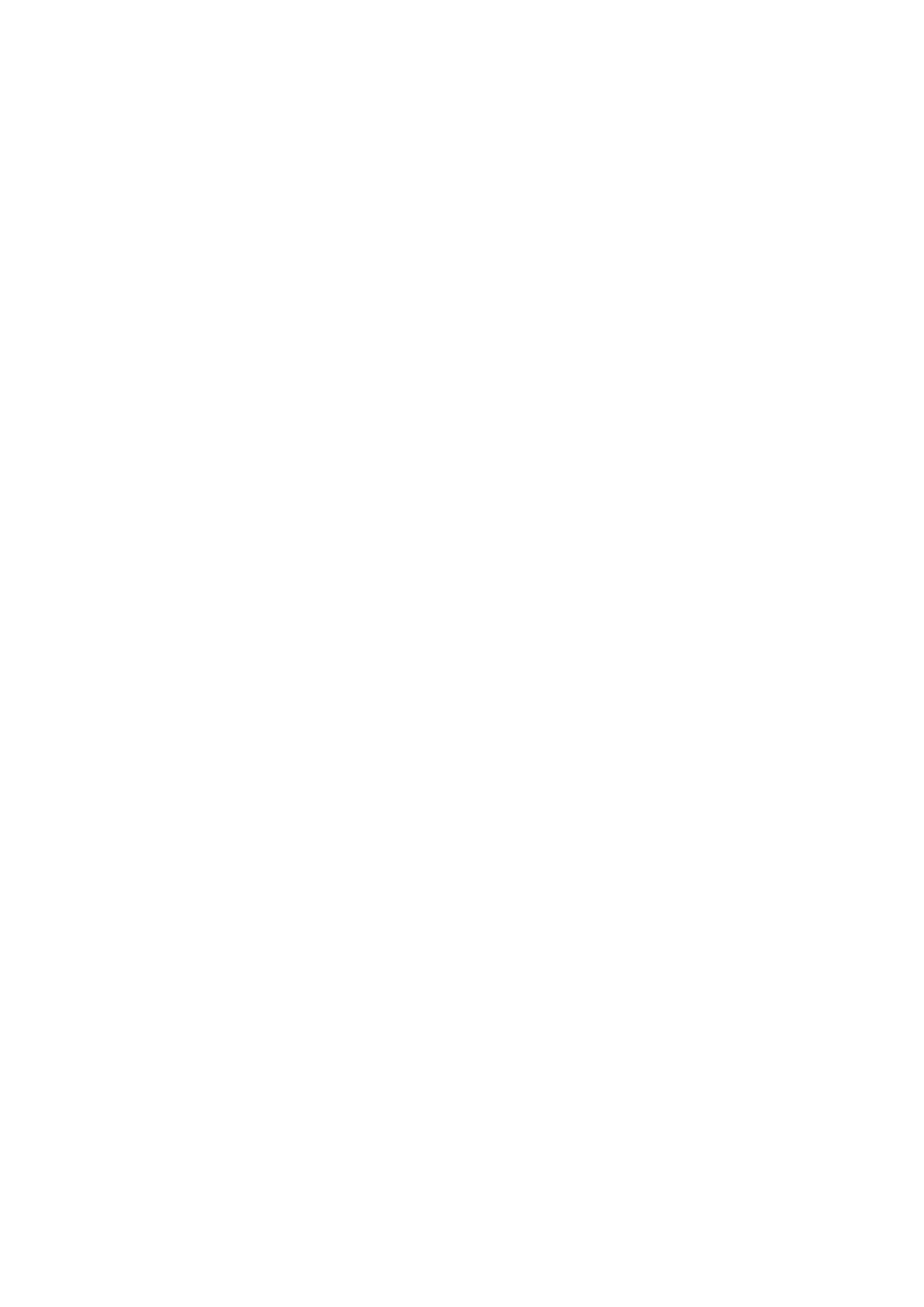

## Sulfate damage to concrete floors on sulfate-bearing hardcore **Identification and remediation**

This document has been prepared by the Building Research Establishment, any views expressed are not necessarily those of the Department for Communities and Local Government

> Ian Longworth, MSc(Eng), CGeol, CSci, BRE Associate, Materials and Engineering Group, Building Research Establishment

February 2008 Department for Communities and Local Government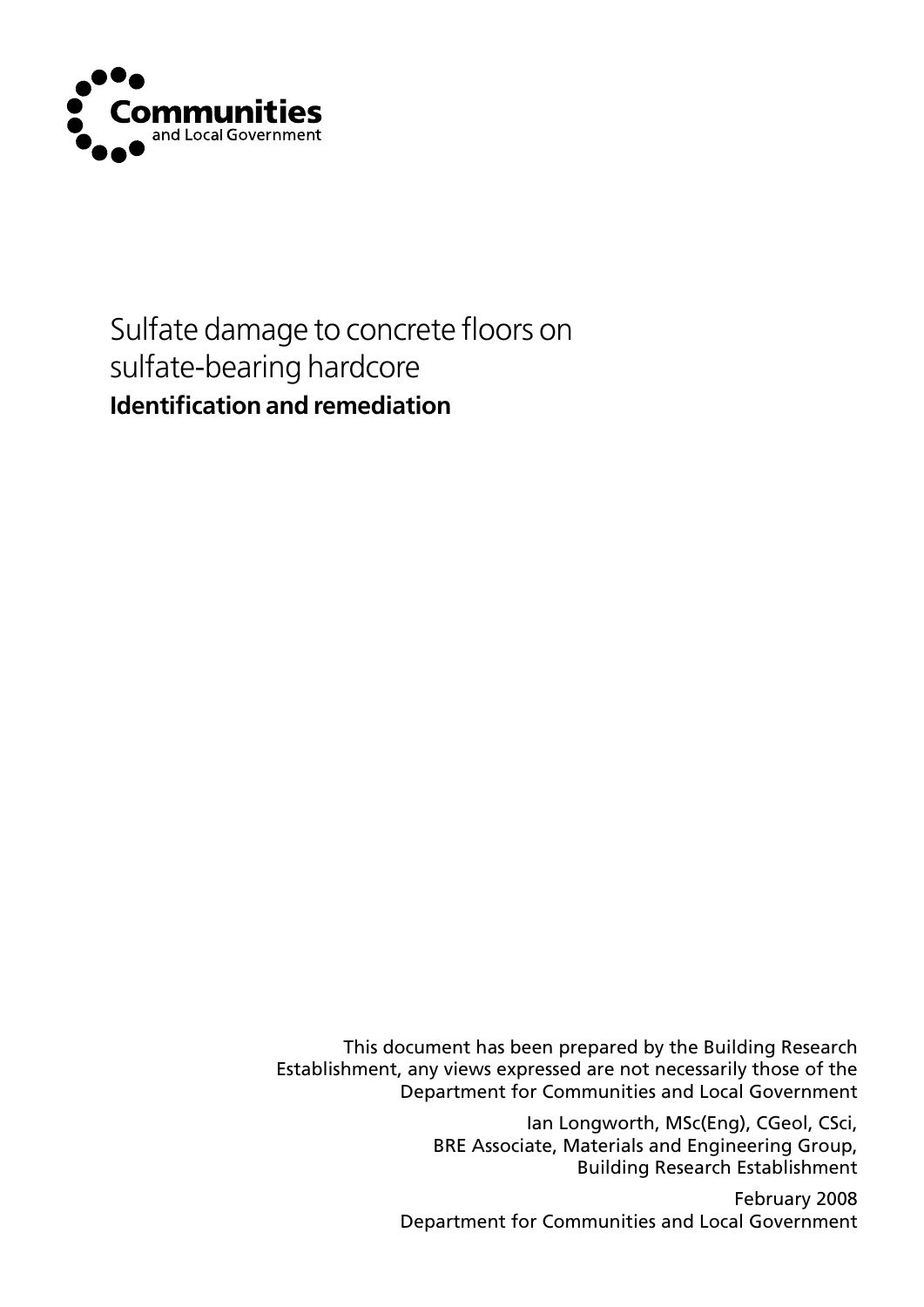Copyright in the contents, the cover, the design and the typographical arrangement rests with the Crown. This document/publication is value added. If you wish to re-use this material, please apply for a Click-Use Licence for value added material at www.opsi.gov.uk/click-use/system/online/pLogin.asp

Alternatively applications can be sent to: OPSI, Information Policy Team, St Clements House, 2-16 Colegate, Norwich NR3 1BQ Fax: 01603 723000 E-mail: HMSOlicensing@cabinet-office.x.gsi.gov.uk

This publication has been approved by Ministers and has official status. The contents of this publication may be reproduced free of charge in any format or medium for the purposes of private research and study or for internal circulation within an organisation. This is subject to the contents being reproduced accurately and not in a way that implies official status. Any publisher wishing to reproduce the content of this publication must not use or replicate the HMG logo or replicate the official version's style and appearance, including the design, and must not present their publication as being an official publication as this may confuse the public. The reproduced material must be acknowledged as Crown Copyright and the title of the publication specified. HM Government does not accept any responsibility for the accuracy and the comprehensiveness of any other versions.

Any other use of the contents of this publication would require a copyright licence. Further information can obtained from www.opsi.gov.uk

ISBN-13 978 1 85946 301 7

Further copies are available from: RIBA Publishing 15 Bonhill Street London EC2P 2EA Tel: 020 7256 7222 Fax: 020 7374 2737 Email: sales@ribabookshops.com Website: www.ribabookshops.com

© Crown Copyright 2006.

Printed on material containing 100% post-consumer waste (text), 75% post-consumer waste and 25% ECF pulp (cover).



February 2008

Product Code: 07BD05094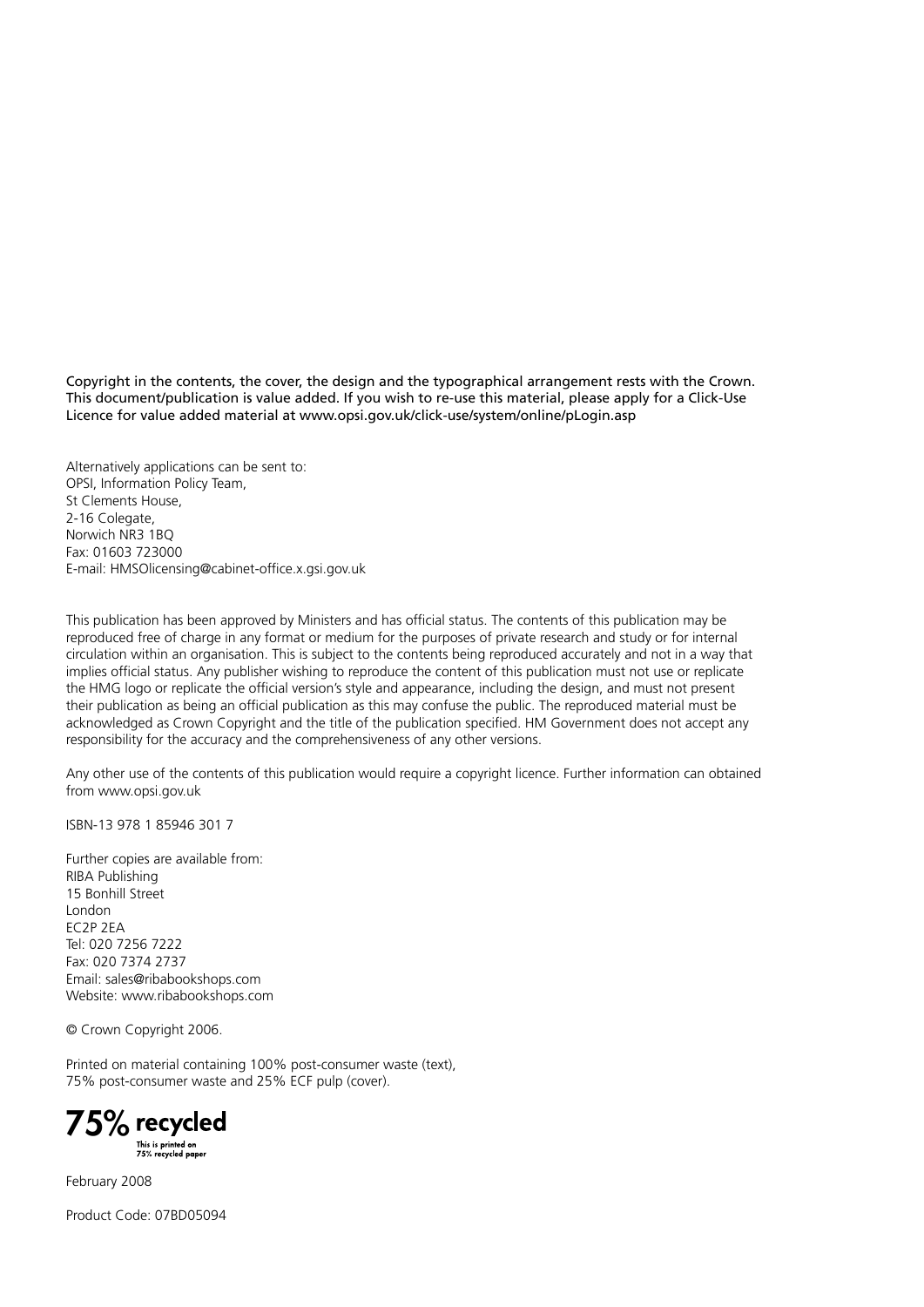## **Executive Summary**

This document gives guidance on sulfate-attack damage to houses from the past use of sulfate-bearing hardcore and infill material.

### Background to the guidance

Sulfate-bearing hardcore, derived from colliery spoil and other industrial by-products, was included in the construction of hundred of thousands of domestic properties in the period 1945 – 1970 as support for concrete floor slabs. The legacy has been a continuing occurrence of damage to floor slabs and abutting walls as sulfate from the hardcore has attacked the overlying concrete. Remediation of such damage is rarely covered by household insurance, as the cause is deemed to be a latent construction defect. Thus, in most cases, owner-occupiers have had to pay (typically £10-20k) out of their own pockets for repair. The situation has promoted a blight of numerous housing estates where cases have occurred, since prospective buyers and professionals concerned with house purchase and mortgages have naturally been very cautious when dealing with properties that may have sulfate attack. In some cases the only way to remove such blight has been the expenditure of government funds to remediate properties en masse.

The overall aim of this project is to provide authoritative guidance to local authorities, professionals and homeowners who are concerned with damage to houses and other dwellings caused by sulfate attack to floor slabs resulting from past use of sulfate-bearing hardcore.

Preparation of this document has required discussions with numerous professionals who are stakeholders in problems arising from sulfate-bearing hardcore. Their views have been diverse and sometimes times conflicting, typically reflecting differences in practice according to regional location. As a consequence, to be nationally acceptable, the guidance necessarily includes several options for procedures for investigation, assessment and remedial measures. As clearly stated, in the introduction to this document, it remains the responsibility of the professionals involved with a particular property to decide which of the options to utilise. Their actions will rightly be based on local experience and housing market constraints. Each dwelling will need to be considered on its own merits.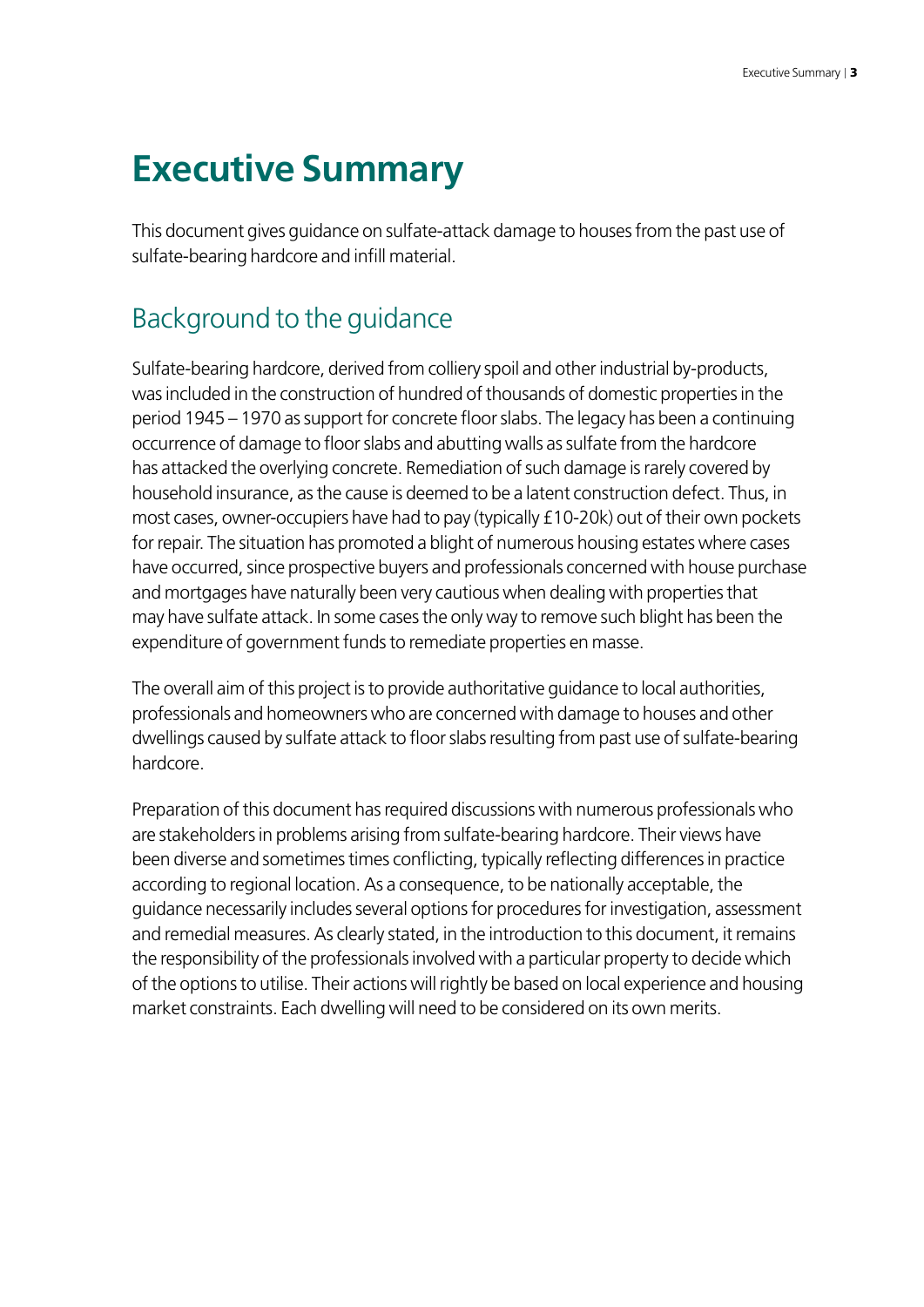## Outline of the guidance document

**Sections 1 to 5** provide information on the mechanism of sulfate attack and where it is most likely to be found. Key points made are:

- For deleterious sulfate attack to occur in a ground floor slab, the concrete must be of a type susceptible to sulfate attack and it must be in direct contact with hardcore that contains a substantial amount of sulfates and moisture. No deleterious level of sulfate attack has been found where an intervening damp-proof membrane separates the concrete from the hardcore.
- Domestic buildings constructed from the early 1970s onwards are unlikely to have concrete floor slabs that will be affected by sulfate attack owing to a general recognition of problems arising from sulfate-bearing fills and adoption of appropriate design and construction measures.
- **Sections 6 to 8** provide information on the diagnostic procedures of sulfate attack and the assessment of the potential for further damage. Guidance is given on:
- The mechanism of damage, including how expansion of the sulfate-attacked concrete causes doming of the floor slab and pushes out walls below DPC.
- How to confirm the cause of damage by laboratory examination of concrete and hardcore.
- What factors to take into account when assessing risk the likelihood of a further development of sulfate attack, compounded by the seriousness of the consequences.

**Section 9** discusses the options for carrying out remedial works following sulfate attack, including the need to comply with recently introduced Building Regulations concerning insulation of floors and the provision (in some areas) of measures to prevent ingress of radon gas.

**Section 10** outlines the environmentally correct procedures for disposal of wastes resulting from removal of hardcore and sulfate-attacked concrete.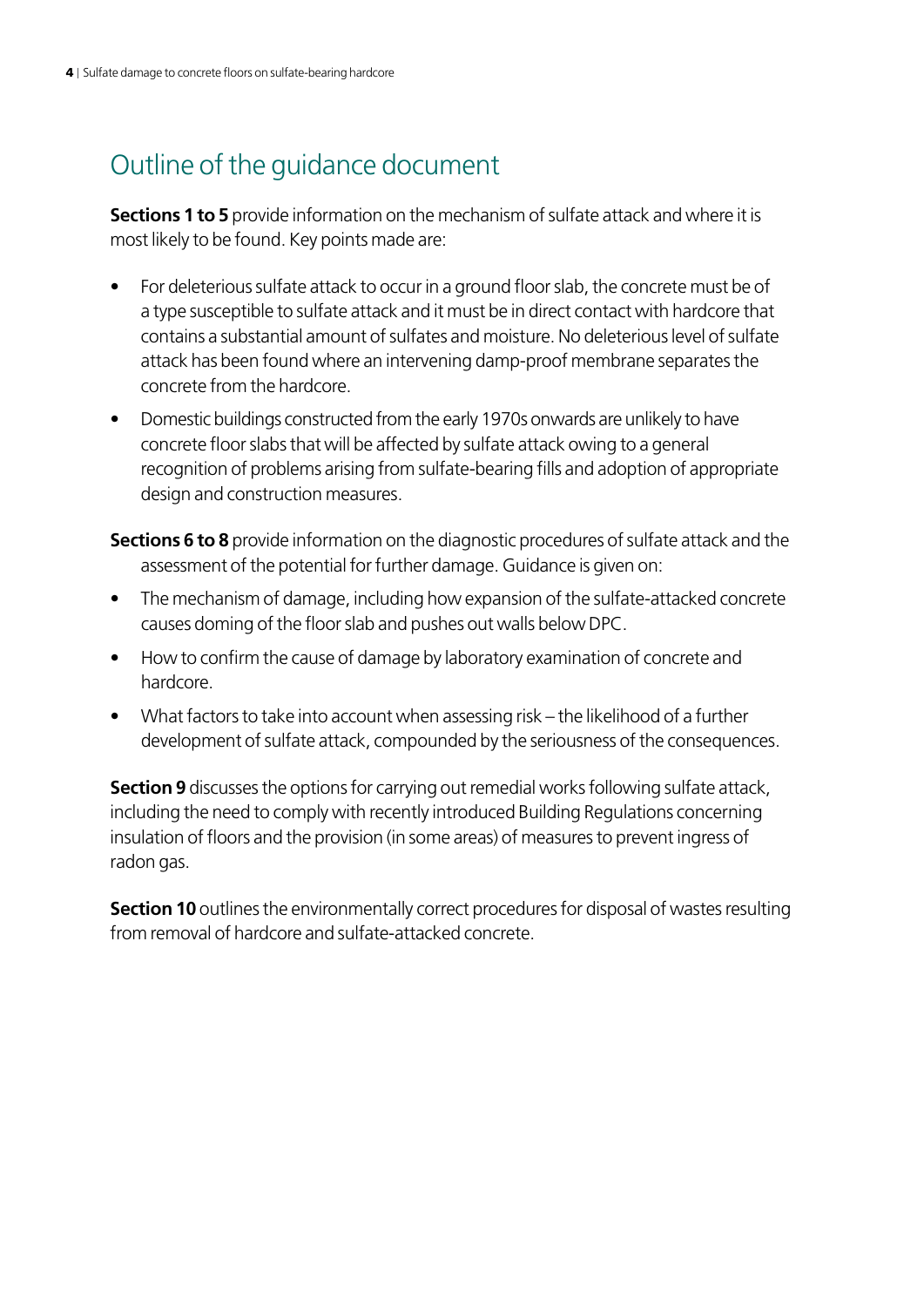## **Contents**

| 1. | <b>Introduction</b>                                                  | 6               |
|----|----------------------------------------------------------------------|-----------------|
|    | 2. What are sulfates and sulfate attack?                             | $\overline{7}$  |
| 3. | Factors that contribute to deleterious sulfate attack                | 10 <sup>°</sup> |
|    | 4. Historical perspective                                            | 15              |
| 5. | Regions where sulfate-bearing hardcore was utilised                  | 19              |
|    | 6. How to recognise typical damage from sulfate attack               | 20              |
|    | 7. Procedure for confirming the cause of damage to be sulfate attack | 24              |
|    | 8. Assessing the potential for further damage                        | 28              |
| 9. | <b>Repairs following sulfate attack</b>                              | 29              |
|    | 10. Disposal of removed hardcore and sulfate-affected concrete       | 34              |
|    | 11. References                                                       | 36              |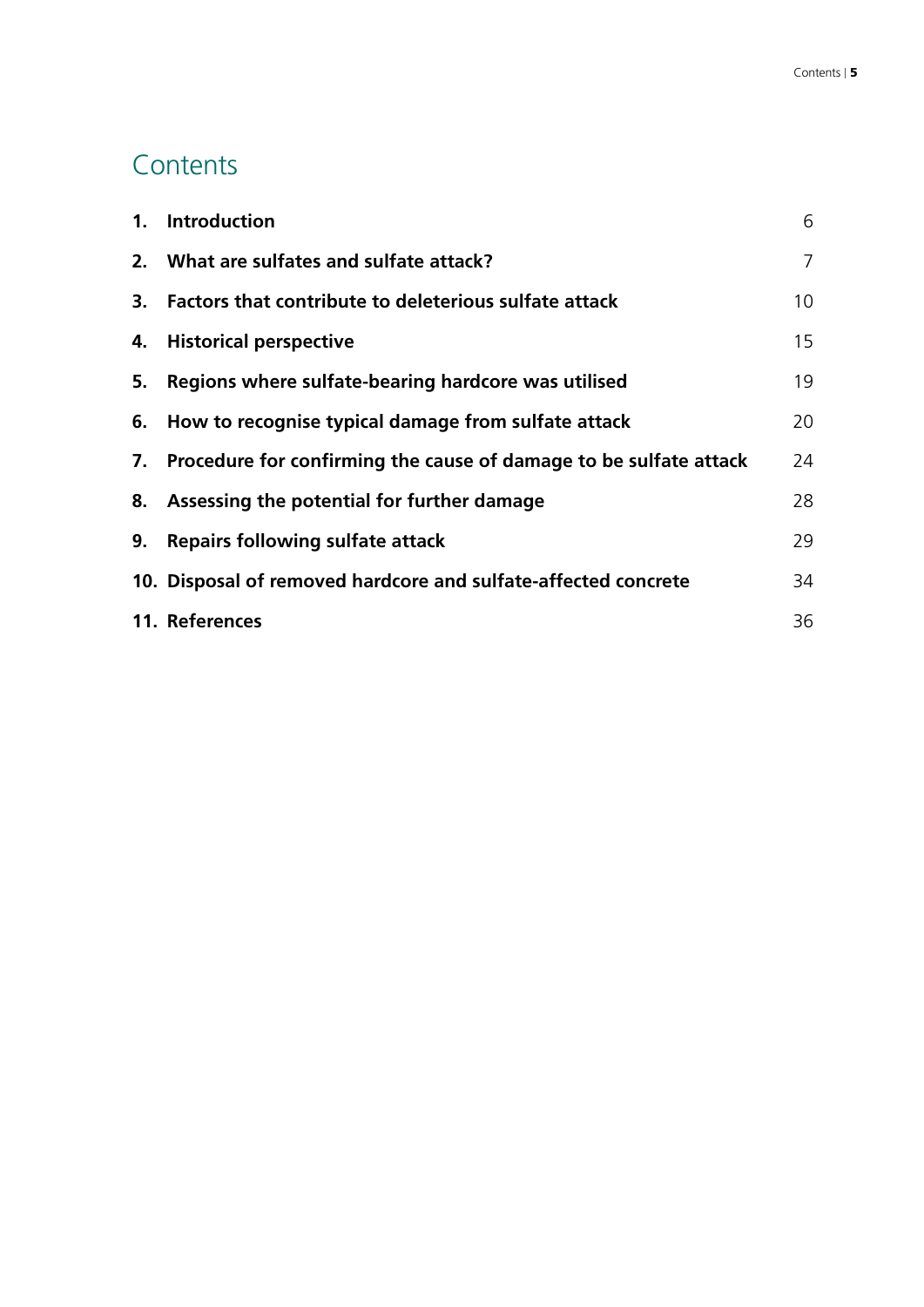## <span id="page-7-0"></span>**1. Introduction**

This guidance deals with damage to houses caused by sulfate attack to concrete floor slabs and oversite concrete that are placed directly on hardcore (fill) containing reactive sulfates.

Sulfate-bearing hardcore, derived from colliery spoil and other industrial by-products, was included in the construction of many thousands of domestic properties in the period 1945–1970, as support for concrete floor slabs, without the use of a separating dampproof membrane. The legacy has been a continuing occurrence of damage to floor slabs and abutting walls as sulfate from the hardcore has reacted with the overlying concrete resulting in cracking, expansion and deformation. Figure 1 shows typical damage to a floor slab in a house built in the 1950s.

The aim of this guidance is to provide an understanding of the problem and to recommend a toolkit of techniques which professionals dealing with affected houses can use to identify sulfate attack and deal with any consequent problems or damage. It remains the responsibility of the professionals involved with each particular property to decide which of these techniques to utilise, to prioritise the criteria for assessment of current and possible future damage, and to decide which remedial measures to employ, if indeed any. Their actions will be based necessarily on local experience and housing market constraints.

This guidance does not cover the expansion of hardcore and consequent building damage resulting from the self-expansion of metaliferous slags<sup>[1]</sup> or of geological materials containing the potentially reactive mineral pyrite.[2] Both of these problems are (briefly) dealt with in BRE Digest 276: Hardcore.[3]



**Figure 1:** Distortion and cracking of a concrete floor slab caused by sulfate attack. Damage is greatest in front of the fireplace where water, carrying sulfates from underlying hardcore, has been drawn through the slab by heat from the fire.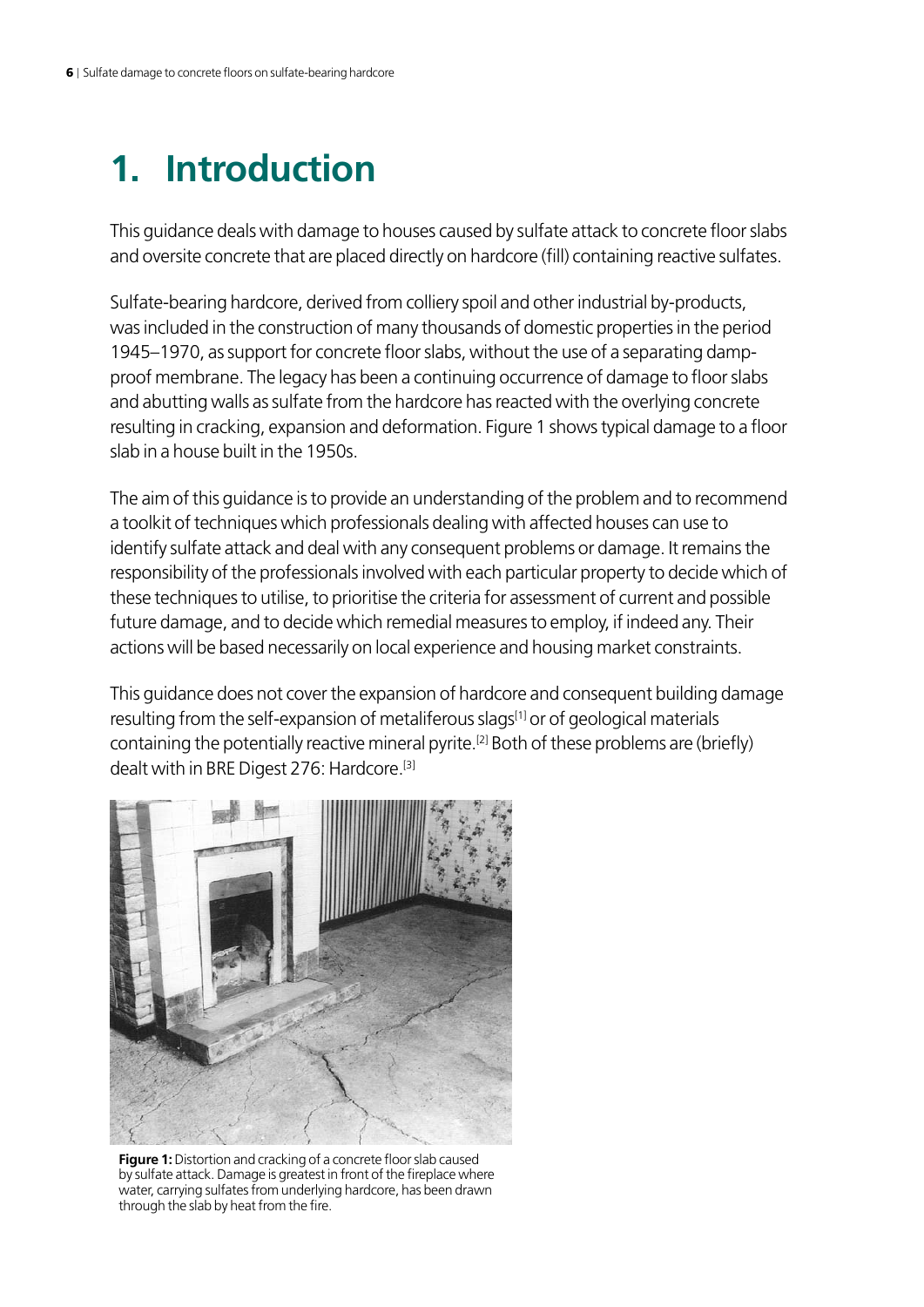# <span id="page-8-0"></span>**2. What are sulfates and sulfate attack?**

Sulfates are salts in which the negatively charged ion (anion) SO $_4^2$ -forms a compound with a metal positively charged ion (cation) such as  $Ca<sup>2+</sup>$ . In hardcore we are concerned primarily with sulfates that are readily soluble in water and which can therefore be readily transported to react with concrete. Such sulfates include gypsum (calcium sulfate, CaSO $_{\!{}_4}\!$ ), epsomite (magnesium sulfate, MgSO $_{\rm q}$ ), and Glauber's salt (sodium sulfate, Na $_{\rm 2}$ SO $_{\rm q}$ ). Sulfate-bearing materials which have been used in the past as hardcore in domestic properties include burnt colliery spoil (red ash or red shale), furnace bottom ash (black ash), blastfurnace slag, oxidised pyritic shales, and demolition debris containing gypsum plaster. Geographical occurrence of these materials is discussed in Section 5.

The amount of soluble sulfates present in the material is a vital factor in determining the potential for sulfate attack on concrete. Unfortunately, it may be difficult to get representative values of soluble sulfates in some materials because of their inherent variability. A suggested procedure for existing hardcore is detailed in Section 7.

Where a concrete slab overlies moist sulfate-bearing hardcore without an effective intervening waterproof membrane, the sulfates in hardcore may migrate into the concrete where they react with constituents in the cement matrix. Two sulfate attack mechanisms have been identified as affecting concrete slabs and oversite concrete:

#### **Box 1: What is hardcore?**

Hardcore is fill material used in building construction to raise ground levels and provide a dry, firm and level base on which to cast a concrete ground floor slab or 'oversite' concrete beneath suspended floors. To avoid subsequent problems, materials for hardcore should be granular, free-draining and consolidate readily. The hardcore should be well-compacted in layers of appropriate thickness. Materials should also be chemically inert and not physically affected by water. Unfortunately, some of the materials and placing procedures used in the past have not met these requirements and there has been consequent damage to buildings. The principal problems have been chemical attack by hardcore materials on concrete, settlement due to poor compaction, and swelling or consolidation resulting from changes in moisture content and/or chemical instability. An overview of hardcore is given in BRE Digest 276:1992.[3]

## (i) Conventional or ettringite form of sulfate attack

In this type of attack, sulfates and water react with the tricalcium aluminate found in Portland cement to form a calcium sulfo-aluminate hydrate (3CaO.Al $_{2}$ O $_{3}$ .3CaSO $_{4}$ .31H $_{2}$ O) known as ettringite. This type of sulfate reaction has long been known and most published guidance on sulfate attack has addressed this mode. The formation of ettringite can be destructively expansive since it has a solid volume greater than the original constituents and typically grows as myriad acicular (needle-shaped) crystals that can collectively generate high internal stresses in the concrete.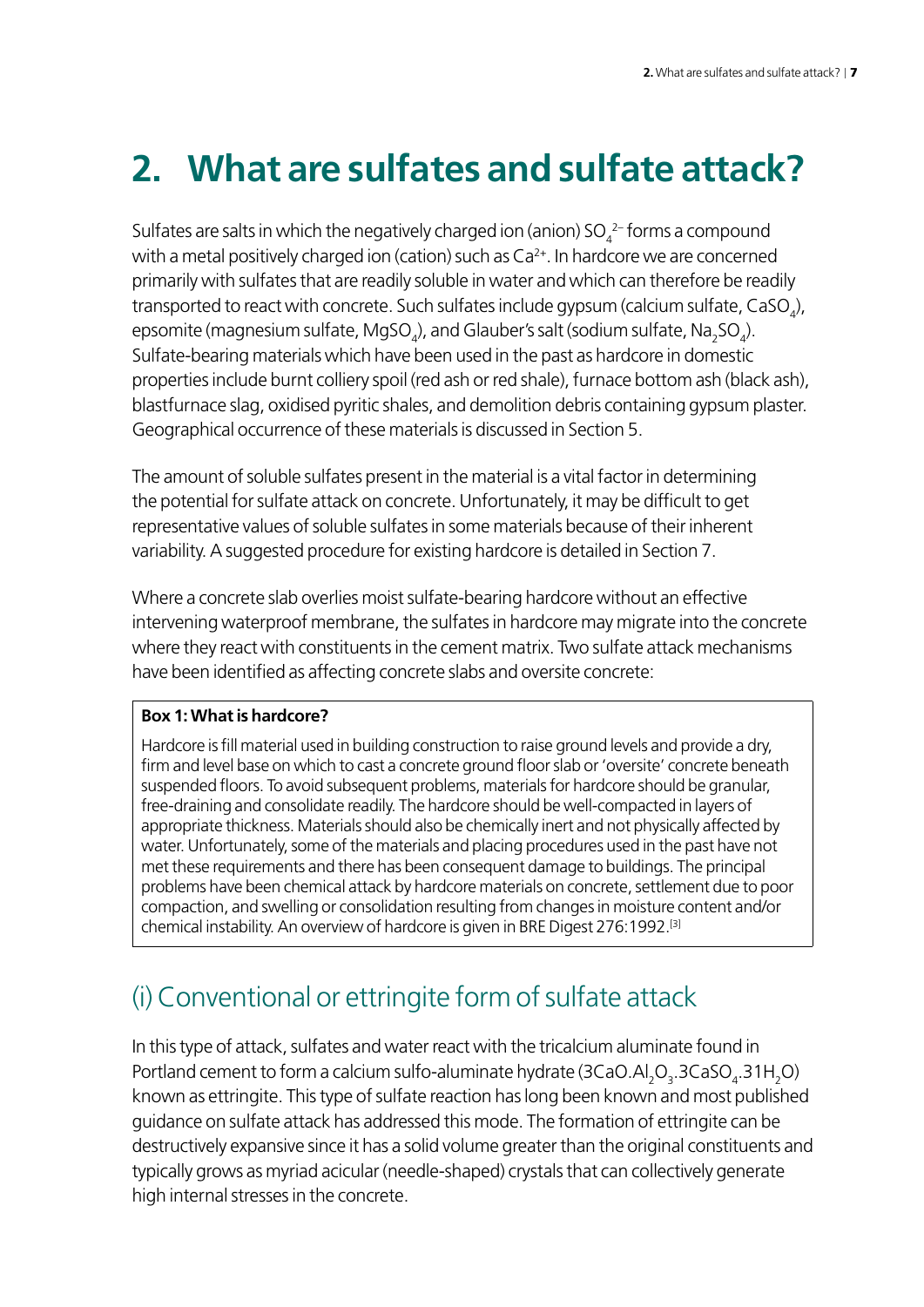To produce deleterious amounts of ettringite the reaction requires the presence of:

- a significant concentration of water-soluble sulfates
- concrete which contains a substantial content of calcium aluminate hydrates, as is the case in concrete made with most Portland cements
- wet conditions.

Incoming sulfate ions may also react with calcium hydroxide Ca(OH) $_{\rm 2}$  in the cement matrix of concrete to form gypsum (calcium sulfate dihydrate,  $\text{CaSO}_4$ .2H<sub>2</sub>O). This reaction product also has a greater solid volume than the original constituents and in some cases can contribute to degradation of the concrete. If magnesium ions accompany the sulfates, they may also react with calcium hydroxide, producing brucite (magnesium hydroxide,  $\mathsf{Mg(OH)}_2$ ) which because of its low solubility precipitates out of solution, also leading to an increase in solid volume. Magnesium ions may also attack calcium silicate hydrates, the principal bonding material in set concrete.

Laboratory tests show that the first effect of the conventional form of sulfate attack is to increase the strength and density of the concrete as the reaction products fill the pore space. When it is filled, further ettringite formation induces expansive internal stresses in the concrete which, if greater than the tensile strength of the concrete, will expansively disrupt the affected region. This cracking together with white crystalline accumulations are the characteristic signs of the conventional form of sulfate attack.

## (ii) The thaumasite form of sulfate attack (TSA)

This form of sulfate attack was first recognised in the UK in the 1990s and has since been found in several floor slabs and in oversite concrete. The reaction product is the mineral thaumasite which is a calcium silicate carbonate sulfate hydrate,  $\langle$ CaSiO $_{3}$ .CaCO $_{3}$ .CaSO $_{4}$ .15H $_{2}$ O).

Deleterious levels of TSA require the following:

- a significant concentration of water-soluble sulfates
- concrete which contains calcium silicate hydrates, as mostly derived from cementitious calcium silicate phases in Portland cements
- a source of carbonate, generally from a limestone aggregate
- a pH of 10 or higher, such as found in non-carbonated concrete
- • persistent wetness
- low temperature (generally below  $15^{\circ}$ C).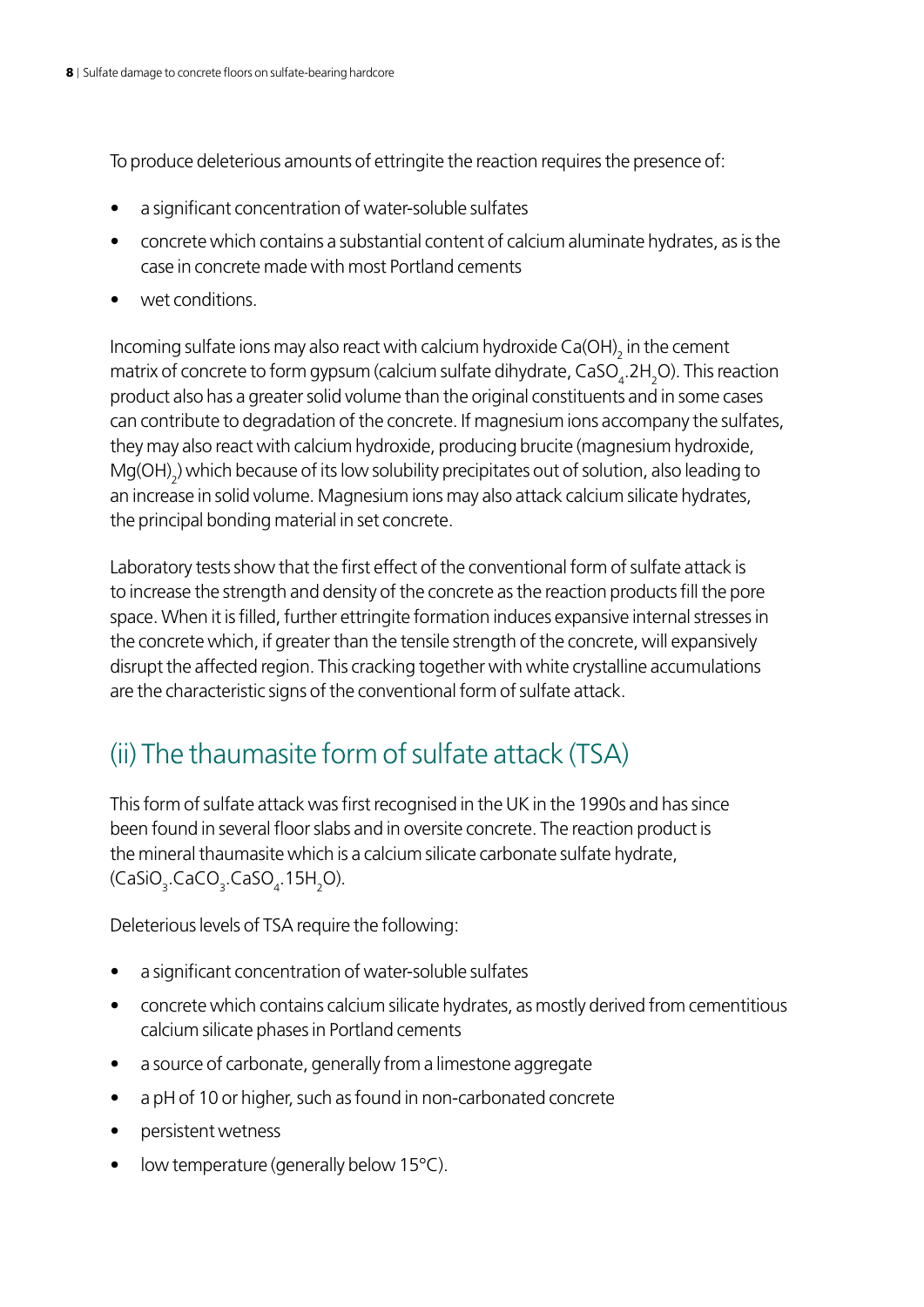Since the calcium silicate hydrates provide the main binding agent in Portland cement, this form of attack weakens the concrete as well as causing some expansion and, in advanced cases, the cement paste matrix is eventually reduced to a mushy, incohesive mass.

Further details of the chemistry of sulfate attack and factors contributing to its occurrence may be found in BRE Special Digest 1 SD1:1965).[4]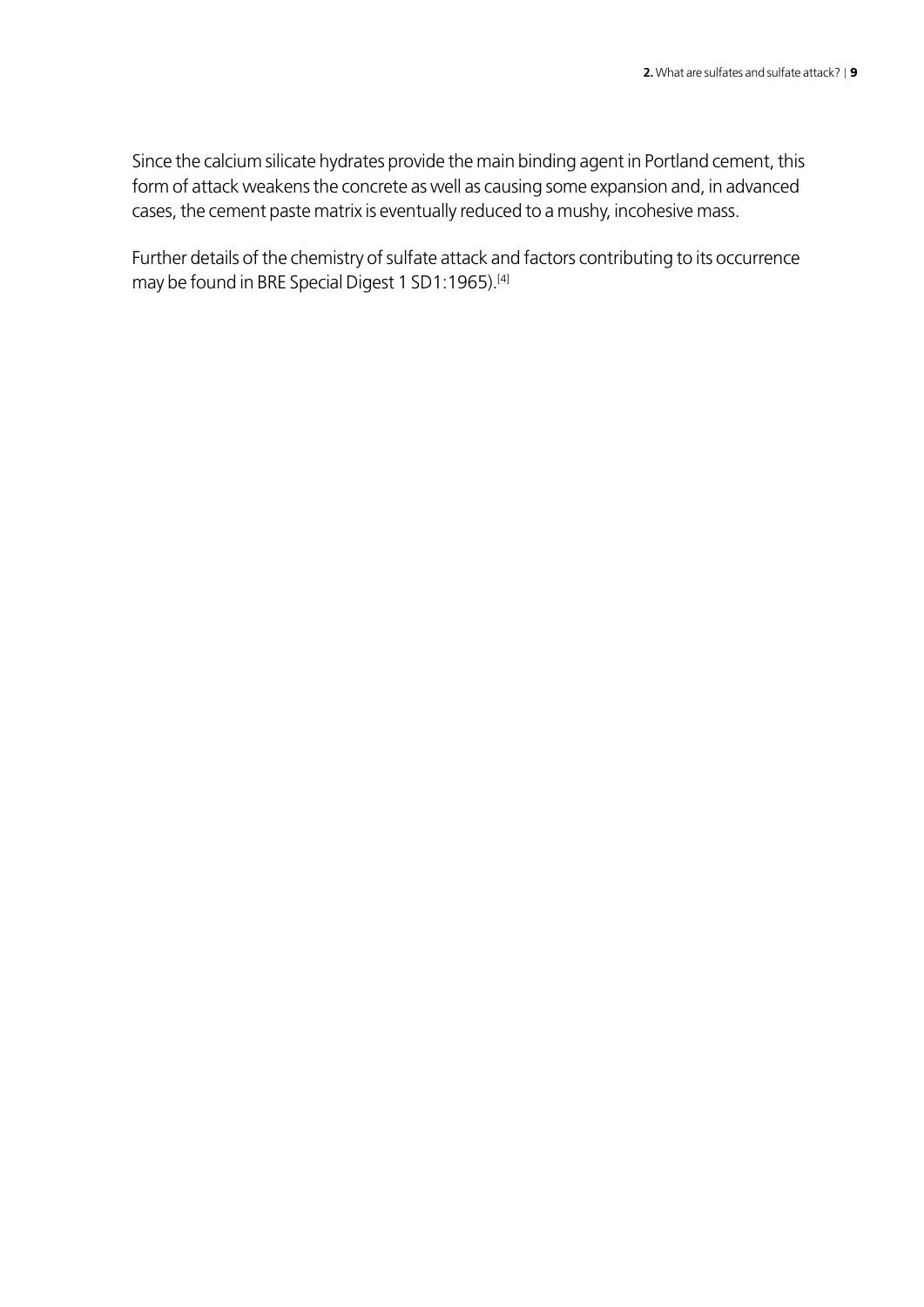## <span id="page-11-0"></span>**3. Factors that contribute to deleterious sulfate attack**

The principal chemical factors required for sulfate attack identified in Section 2 are discussed here in terms of the likelihood of their occurrence. Additionally, other contributing factors are discussed which play a significant role in determining the likelihood of sulfate attack and its severity.

### Factors inherent in hardcore

The types of sulfate in hardcore are important. For sulfate attack to occur in floor slabs, sulfates must be carried into the concrete by interstitial water. Four sulfate compounds are both water-soluble and common in geological materials, namely: calcium sulfate, magnesium sulfate, sodium sulfate and potassium sulfate. Calcium sulfate is the most prevalent, but the least soluble (giving a maximum dissolved concentration of about 1400 mg SO<sub>4</sub> per litre of water) and because of that it is the least harmful to concrete.

The other sulfates are much more soluble and potentially harmful to concrete since they can approach the concrete in large concentrations. Of these, magnesium sulfate can be particularly harmful as the magnesium cations from this can themselves contribute to destruction of concrete.

The respective contributions of the four sulfate compounds are taken into account in the 2:1 water/solids extract test for sulfates<sup>[4]</sup> which caps the amount of calcium sulfate extracted, whilst allowing full extraction of the other more soluble sulfates.

- The total amount of sulfates in the hardcore is a significant factor. This depends on the concentration of sulfates in a unit volume of hardcore and the overall thickness of the hardcore. If a large reservoir of sulfates is present sulfate attack can be progressive over many years as sulfate in water in contact with the concrete is replenished. The acidsoluble sulfate test for fill materials addresses this factor<sup>[4]</sup>
- The degree to which the sulfates are bound within the hardcore material is relevant. In some materials, such as blastfurnace slag, a substantial proportion of the sulfate may be locked in fused granules and be inaccessible for solution by interstitial water. In other materials, such as burnt colliery spoil, it is more readily soluble.
- The general inhomogeneity of hardcore derived from waste materials is a factor to be borne in mind when investigating it for sulfates. Sulfate contents can be expected to have varied substantially in the originally deposited hardcore and may have been changed subsequently by flow of interstitial water through the hardcore.

Figures 2 and 3 show sulfate contents measured by the Building Research Establishment (BRE) in burnt colliery spoil (red shale) hardcore sampled at depths below a concrete floor slab in two rooms (kitchen and lounge) of a house in Stoke on Trent. Total amounts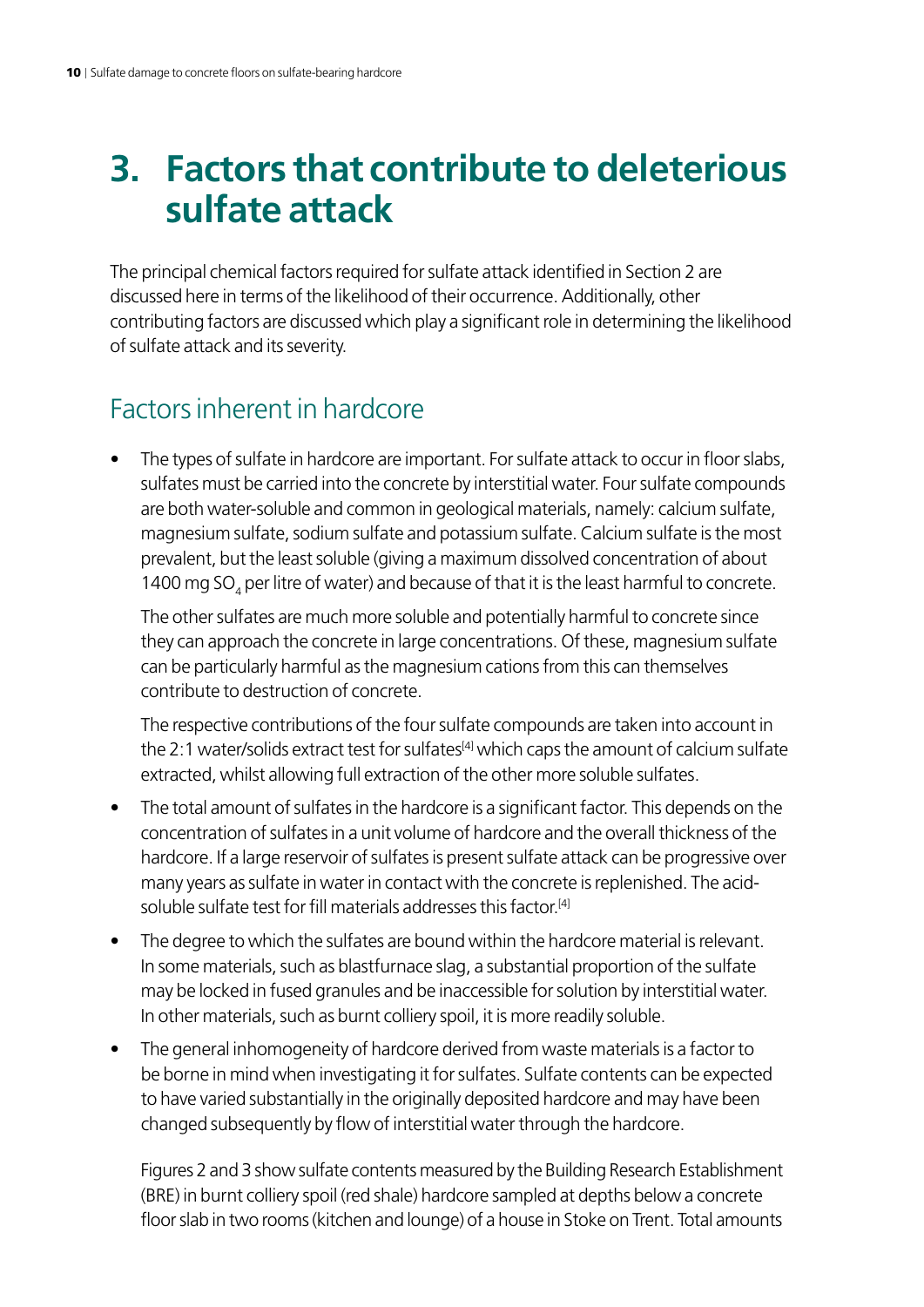of sulfate in the material, as determined by acid extraction (Figure 2) on handful sized samples, vary erratically from 1.3 to 2.25 per cent SO $_{\!}$ , reflecting the original variability of the hardcore . In contrast, water-soluble sulfates by 2:1 water/solids extraction on the same samples (Figure 3) show profiles with depth that have undoubtedly been influenced by upward passage of water through the hardcore. This extract test is weighted in favour of the more soluble sulfates (those of magnesium, sodium and potassium which are potentially more harmful to concrete) and it is evident that these have been drawn upwards so that concentration increases with proximity to the concrete slab. Moreover the two rooms give substantially different results, presumably reflecting different water migration regimes. The lower values in the kitchen area (and particularly the topmost result measured just below the overlying concrete slab) may also indicate that here there has been a depletion owing to migration of sulfates into the overlying concrete.

Overall, the variability of results (some 70%), demonstrates the inappropriateness of evaluating the potential for future sulfate attack using just one or two test results on a house as the sole criterion.

- The presence of a substantial proportion of fines in the hardcore will promote upward flow of sulfate-bearing water by capillary action.
- The presence in some types of hardcore of pyrite (iron disulfide) that can oxidise as a result of exposure to air, water and bacteria, leading to the formation of additional sulfates.<sup>[4]</sup> Hardcore of this category includes incompletely or unburnt coal mine spoil and some quarried rocks such as the Cleveland Ironstone formation.



**Figure 2:** Acid-soluble sulfate contents in burnt colliery spoil (red shale) sampled at depths below a concrete floor slab in a 40 year old house. The values, which represent the total amount of sulfates present in the hardcore, vary erratically with depth from 1.3 to 2.25 per cent SO $_{\rm q}$ , reflecting the original variability of the hardcore.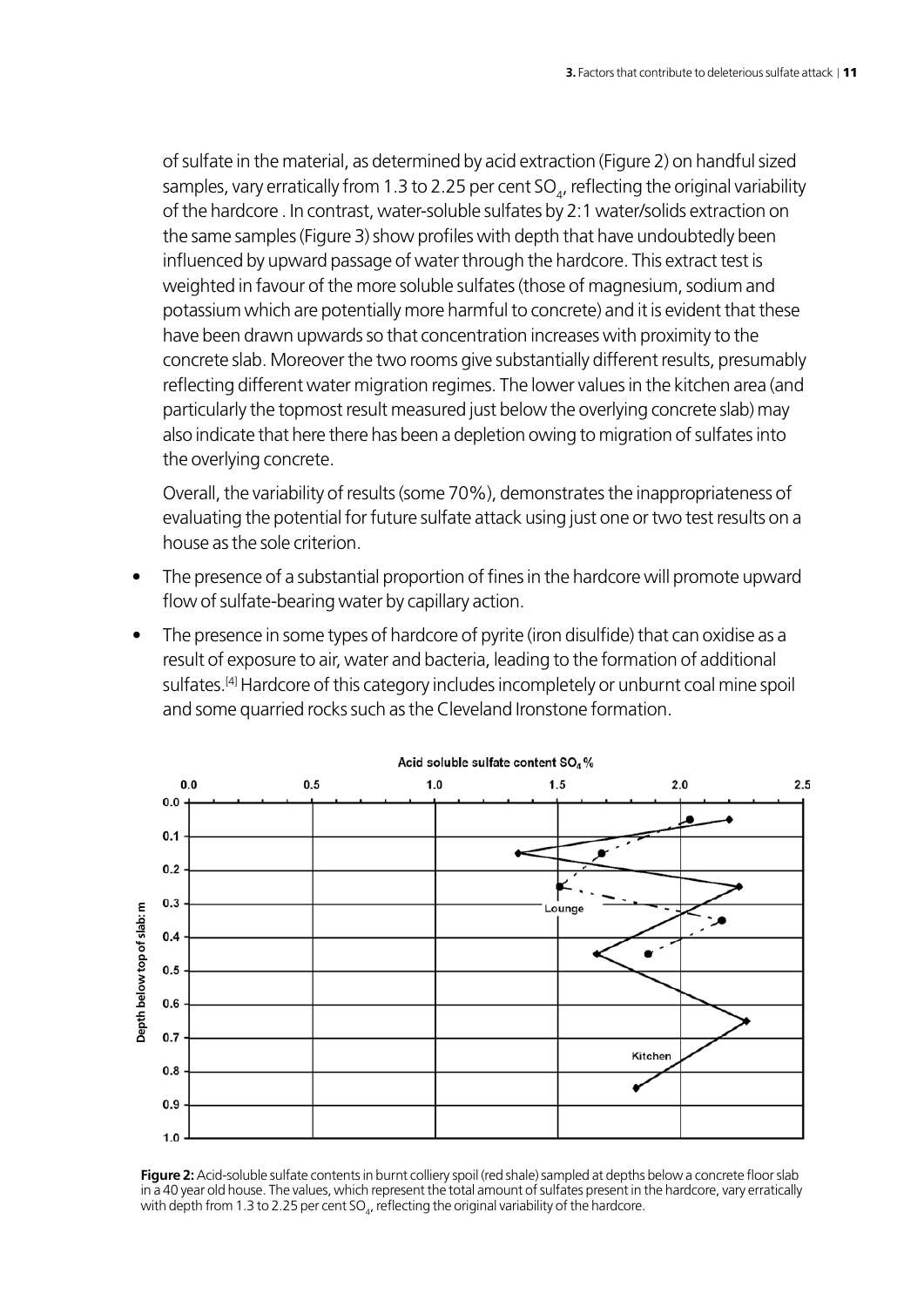

**Figure 3:** Water-soluble sulfate contents in burnt colliery spoil (red shale) sampled at depths below a concrete floor slab in a 40 year old house. Also shown are the Sulfate Class Limits from BRE SD1:2005. The profiles show values of sulfate which increase upwards. This is likely to be due to these soluble sulfates being drawn upwards by water passing through the slab to the warm rooms above.

### Factors inherent in concrete

- Whilst several chemically different types of concrete have been used in construction over the years, the type used for floor slabs has invariably been one based on the use of Portland cement, and of these the majority have employed the commonly available ordinary Portland cement (OPC). This type of cement is the most vulnerable to sulfate attack as it imparts to concrete abundant amounts of both calcium aluminate hydrates and calcium silicate hydrates that are readily attacked by sulfates. Some past use may, however, be expected of a variety of Portland cement that has a restricted amount of tricalcium aluminate (C<sub>3</sub>A in cement notation) known as sulfate-resisting Portland cement (SRPC). Use of this was recommended for concretes exposed to sulfate environments in BRE Digests from 1951 onwards, and explicitly recommended for concrete floor slabs from 1968 onwards.
- In addition to the cement type, the vulnerability of concrete to sulfate attack depends on how easily sulfates can migrate into it. What controls this is the permeability of the concrete to water, a property which depends on the size and interconnectivity of pores in concrete. Concrete that is well-mixed and well-compacted and has a moderate to high cement content and a low ratio of mix water to cement is the least permeable and therefore has the greatest resistance to sulfate attack. Unfortunately, such concrete is not typical of many floor slabs and oversite concrete constructed in the early decades after World War 2, where concrete was often mixed on site with minimal amounts of cement and liberal amounts of water and only lightly compacted.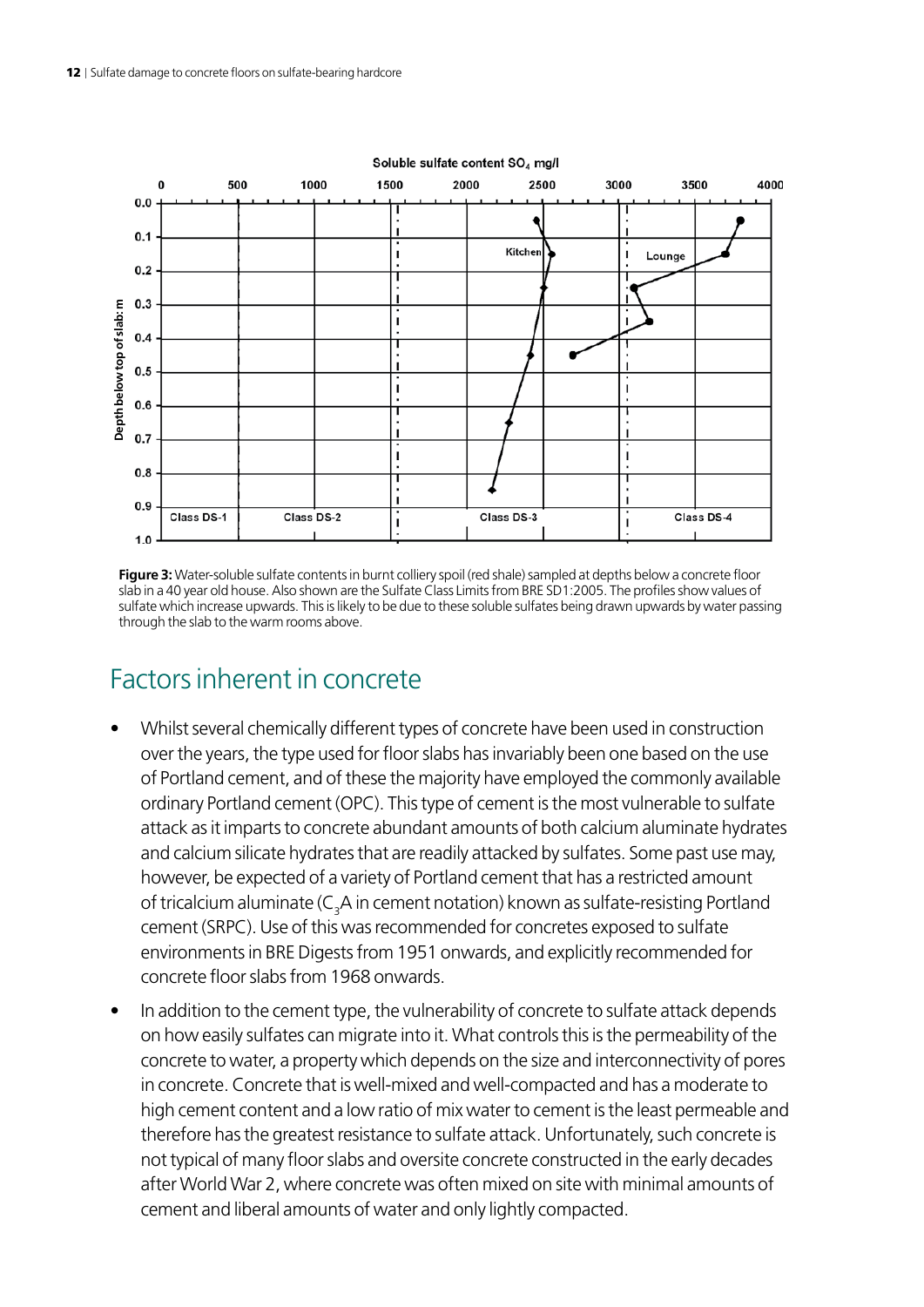Concrete which has become partly or wholly 'carbonated' is more resistant to sulfate attack. Carbonation of concrete results from a reaction with carbon dioxide (CO<sub>2</sub>) from the air. The principal reaction is with the calcium hydroxide Ca(OH) $_{\rm 2}$  in the matrix of concrete, the end products being calcite (CaCO<sub>3</sub>) and water. The reaction results in a loss of alkalinity that is associated with the presence of calcium hydroxide (pH may drop from greater than 12 to less than 9) and as a result the formation of the expansive minerals ettringite and thaumasite, which needs a high pH, is impeded.

Carbonation of concrete proceeds most readily in permeable concrete that is exposed at warm temperatures to air with a relative humidity of 50-70 per cent and is progressive with time, starting at the concrete surface. Wet conditions impede carbonation. Since, however, the former conditions will be encountered by many floor slabs during some of their life, a significant amount of carbonation and consequent resistance to sulfate attack may be expected.

• A few cases of sulfate attack have been reported where the concrete has been contaminated with excess sulfates as a result of faulty cement production, or where there has been on-site contamination with gypsum plaster.

## Migration of sulfates

- Sulfates in hardcore will not be harmful to concrete if the hardcore remains dry. Water is needed to dissolve the sulfates and transport the sulfate anions to the concrete. Water is also needed for deleterious sulfate reactions in the concrete. The amount of water needed is not large, the hardcore need only be moist rather than saturated, for example in the case illustrated in Figures 2 and 3 the moisture content of the hardcore was a modest 12-14 per cent. A common source is groundwater that is drawn up through the finer fraction of the hardcore by capillary action. Occasionally the source may be surface water floods, or leaking drains and water pipes. Once in contact with the concrete floor slab, the water is typically drawn through a concrete floor slab or oversite concrete by capillary action owing to evaporation from its upper surface.
- Sulfate migration from hardcore into concrete may be prevented by the use of a separating membrane. Polythene sheets, installed primarily as a damp-proof membranes (DPM), began to serve this purpose from the mid 1960s, and became almost universal for concrete slab construction on sulfate-bearing hardcore by the early 1970s. DPMs installed in the 1960s were typically only 500 gauge (125 micron) thick, and doubts have been cast by some practitioners on their effectiveness as a barrier to sulfate migration. However, no case of deleterious sulfate attack where such a membrane was installed has been brought to the attention of BRE. Thicker membranes that are more resistant to perforation during installation were installed in later decades (eg Figure 4), the current standard being 300 micron.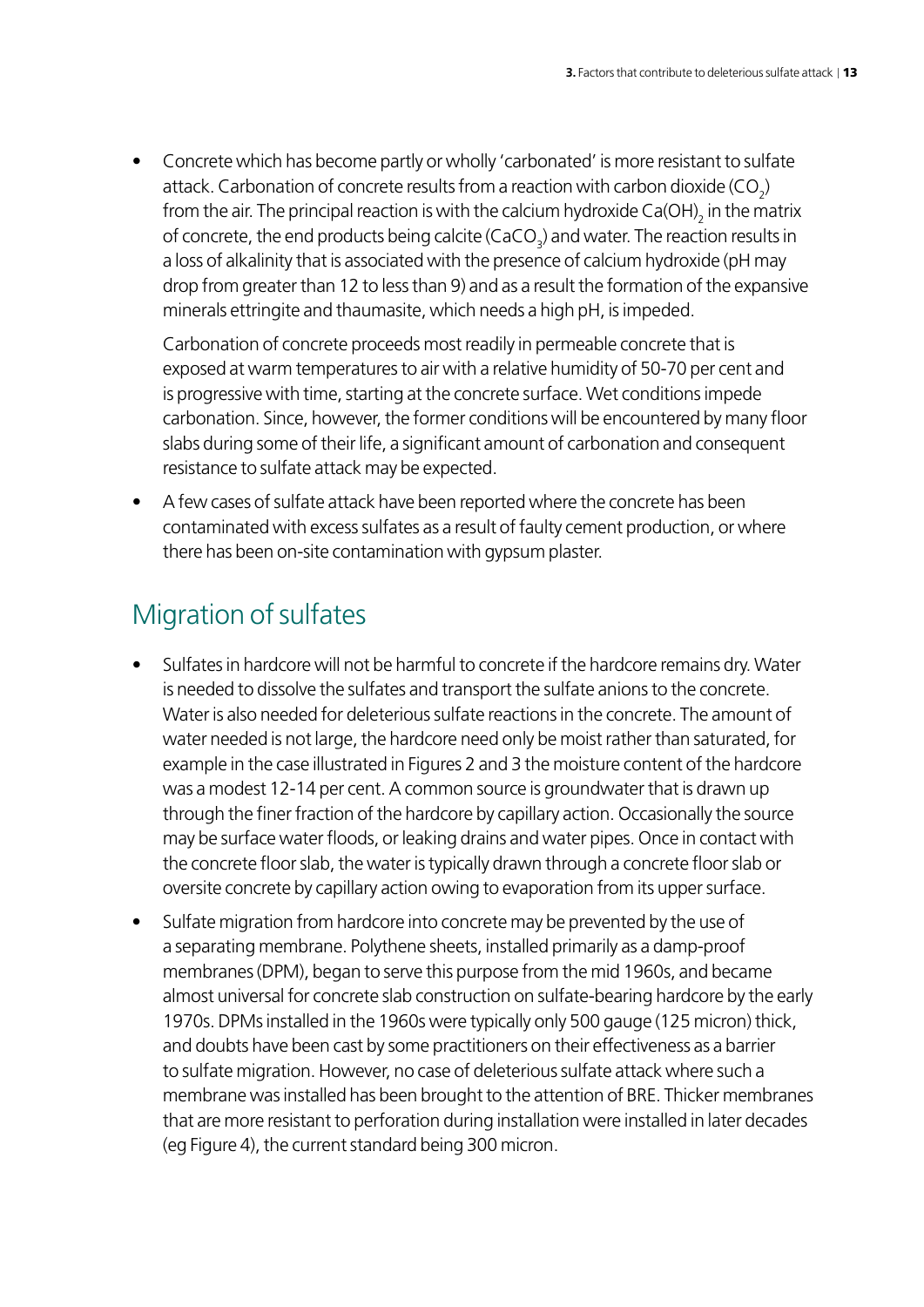- A damp-proof membrane (DPM) has sometimes alternatively been installed at the top of the concrete slab and underlying the screed. Such a membrane will form a barrier to movement of water right through the slab driven by capillary action, and impede, but not prevent, sulfate migration into the concrete.
- Similarly, using an impermeable floor finish such as a layer of asphalt (common in the 1950s) or tiles of asphalt or plastic will impede, but not prevent, sulfate migration into the concrete. There have been cases where the stripping off of such a floor finish has been followed by rapid deterioration of the floor owing to sulfate attack.<sup>[5]</sup>



**Figure 4:** Laying of concrete in the mid 1970s on a 300 micron damp-proof membrane that has been placed over hardcore in the foundations of a house.

### Construction factors

- **The form of construction of interior walls**. If any wall is founded on a floor slab or oversite concrete, then if the concrete element lifts and cracks, then so will the wall.
- **The form of construction of exterior walls below DPC**. Exterior walls are more likely to be displaced outwards by an the expanding floor slab if, as is common, the cavity below DPC has been infilled with cementitious material, or, if the exterior walls below DPC stand well above ground and therefore lack external support, eg due to the sloping away of the ground.
- **Time since construction**. The process of sulfate attack is typically slow. A period of several years is generally needed before chemical and physical changes to the concrete are sufficient to cause building damage.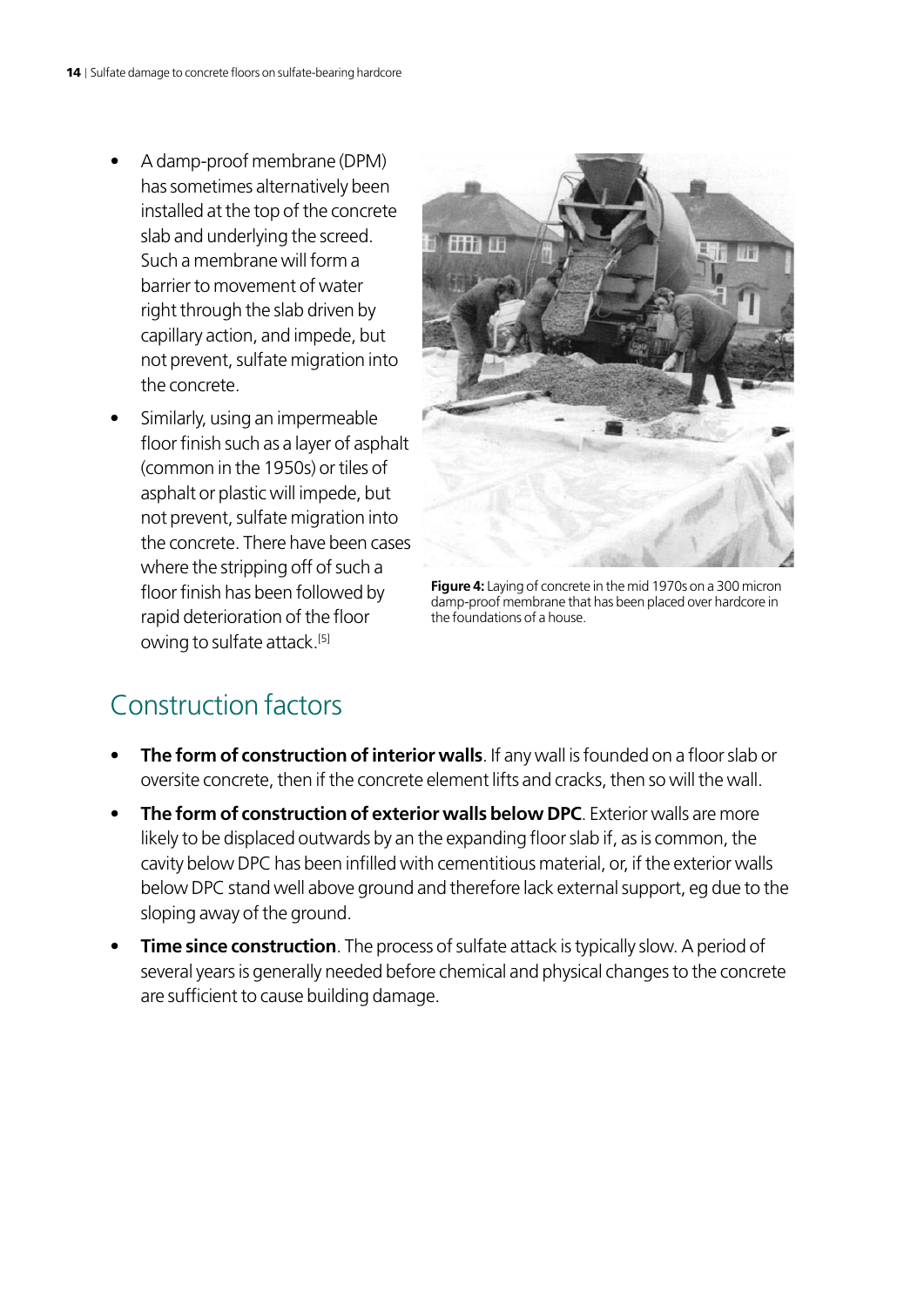## <span id="page-16-0"></span>**4. Historical perspective**

Use of hardcore in house construction first became common in mid-1940s. In the immediate post-war period, when construction materials were in short supply, solid floors, comprising a concrete floor slab over hardcore, largely superseded suspended timber floors that were typically used in the 1930s. Also, waste materials, such as burnt colliery shale and blastfurnace slag were promoted by government as being appropriate materials for use. Unfortunately, little or no guidance on the selection and use of suitable materials was available in the early post-war years and there was some use of deleterious materials, and particularly of materials containing sulfate. Whilst it was always standard practice for such solid floor construction to incorporate a damp-proof membrane (DPM), it was not until the 1960s that it became common to use a polythene sheet below the concrete floor slab as a DPM.

A history of national recommendations given for new construction in respect of sulfatebearing hardcore is itemised in Box 2 and a parallel history concerning damp-proof membranes is summarised in Box 3. Together, these histories indicate the age of properties that might have hardcore with significant levels of sulfate and what measures (if any) may have been taken to minimise risk of sulfate attack. The following conclusions may be drawn:

- Domestic buildings constructed from the 1940s through to the mid-1970s may have solid floors that include hardcore which has relatively high levels of sulfates, but have no protective measures that will prevent sulfate attack on concrete floor slabs or oversite concrete.
- There is no limit to the thickness of hardcore that may be encountered in pre-1970 houses. Thicknesses of up to 1.5 m are not uncommon, particularly on sloping sites.
- Domestic buildings constructed from the late 1950s onwards have an increasing likelihood of incorporating precautionary measures that will minimise or prevent sulfate attack on concrete floor slabs or oversite concrete. These include more careful selection of hardcore, the use of a waterproof membrane to separate hardcore from concrete, and the use of sulfate-resisting concrete.
- Domestic buildings constructed from the early-1970s onwards are unlikely to have concrete floor slabs that will be affected by sulfate attack.
- Domestic buildings constructed from the mid-1970s onwards are unlikely to have oversite concrete that will be affected by sulfate attack.
- No particular type of low-rise building stock is potentially more affected by sulfatebearing hardcore than any other type. Affected properties may include traditional brick-built houses and also most of the post-war innovative forms of construction, such as the Wimpey No-fines concrete and Cornish Units types.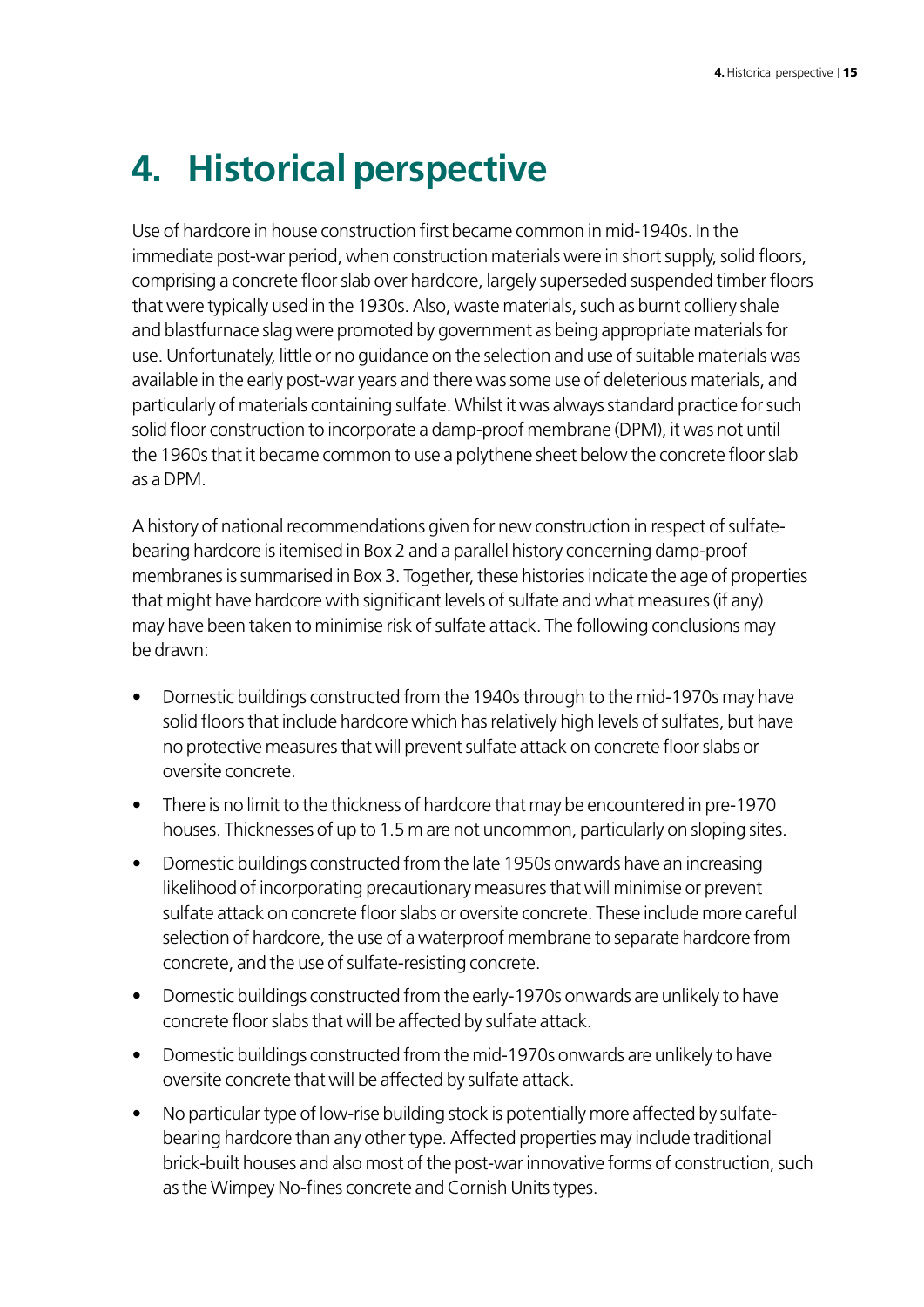#### **Box 2: History of recommendations for new construction concerning sulfate-bearing hardcore**

- **1951** Ministry of Works Housing Manual<sup>[6]</sup> stated 'During the present shortage of timber, the construction of ground floors of wood joists and boards is not allowed except on steeply sloping sites where the cost of a solid concrete floor would be prohibitive. Solid ground floors, which are being laid generally today are, proving highly satisfactory when properly constructed, and seem likely to be used even if timber becomes freely available again'. No guidance was given in this manual on the selection of appropriate materials for hardcore.
- **1956** BRS Digest 84<sup>[7]</sup> warned of problems arising from use of sulfate-bearing colliery shale and issued the advice that 'on wet sites, a covering of waterproof building paper be laid over the shale before the concrete is placed'.
- **1964** A paper published in the Municipal Journal<sup>[8]</sup>, advised that 'since there is no sure way of obtaining [colliery] shale of low sulfate content, it is necessary to prevent transfer of sulfates from the shale to the concrete. The simplest way of doing this is to lay a sheet of polythene or waterproof building paper on the hardcore before placing the concrete'.
- **1965** Building Regulations<sup>[9]</sup> published February 1966 included Regulation C3 (3) which stated 'No hardcore laid under such floor shall contain water-soluble sulfates or other deleterious matter in such quantities as to be liable to cause damage to any part of the floor'. Note that, neither in these, nor in subsequent Building Regulations, was there any directive that a membrane should be included between hardcore and floor specifically to stop floor damage from sulfate attack.
- **1965** Shaws' Commentary on the 1965 Building Regulations<sup>[10]</sup> recommended that, due to problems with the control of quality of hardcore, 'it is advisable in any case of doubt to insert a suitable membrane to separate the hardcore from the floor or to construct the slab using sulfate resisting cement'.
- **1968** BRE Digest 90<sup>[11]</sup> informed of the potential damage to properties arising from attack on floor slabs due to the presence of sulfate-bearing hardcore. However, no precautions specific to floor slabs were included. It is presumed that many persons responsible for domestic building design and construction would have acted on the Digest information either by avoiding use of hardcore containing substantial levels of sulfate, and/or use of Table 1 of the Digest to specify an appropriate mix of sulfate-resistant concrete.
- **1972** BRE Digest 142<sup>[12]</sup> gave the first comprehensive guidance on the selection of materials for use as hardcore. This advised that 'the soluble sulfate content in representative samples of hardcore for use on a wet site and which will be in contact with normal Portland cement concrete should not exceed 0.5%'. It further advised that 'concrete can be protected against excess sulfates by a layer of bitumen felt or plastic sheeting placed on the hardcore; alternatively, or in addition, more resistant types of cement can be used'.
- **1973** National House Building Council (NHBC) Practice Note 6<sup>[13]</sup> issued as guidance for private sector development, effectively banned use of solid floors which had hardcore greater than 600 mm deep, specifying instead the use of suspended floors. While this measure was introduced primarily to avoid problems with compaction of fill, it also further reduced the likelihood of attack from sulfate-bearing hardcore.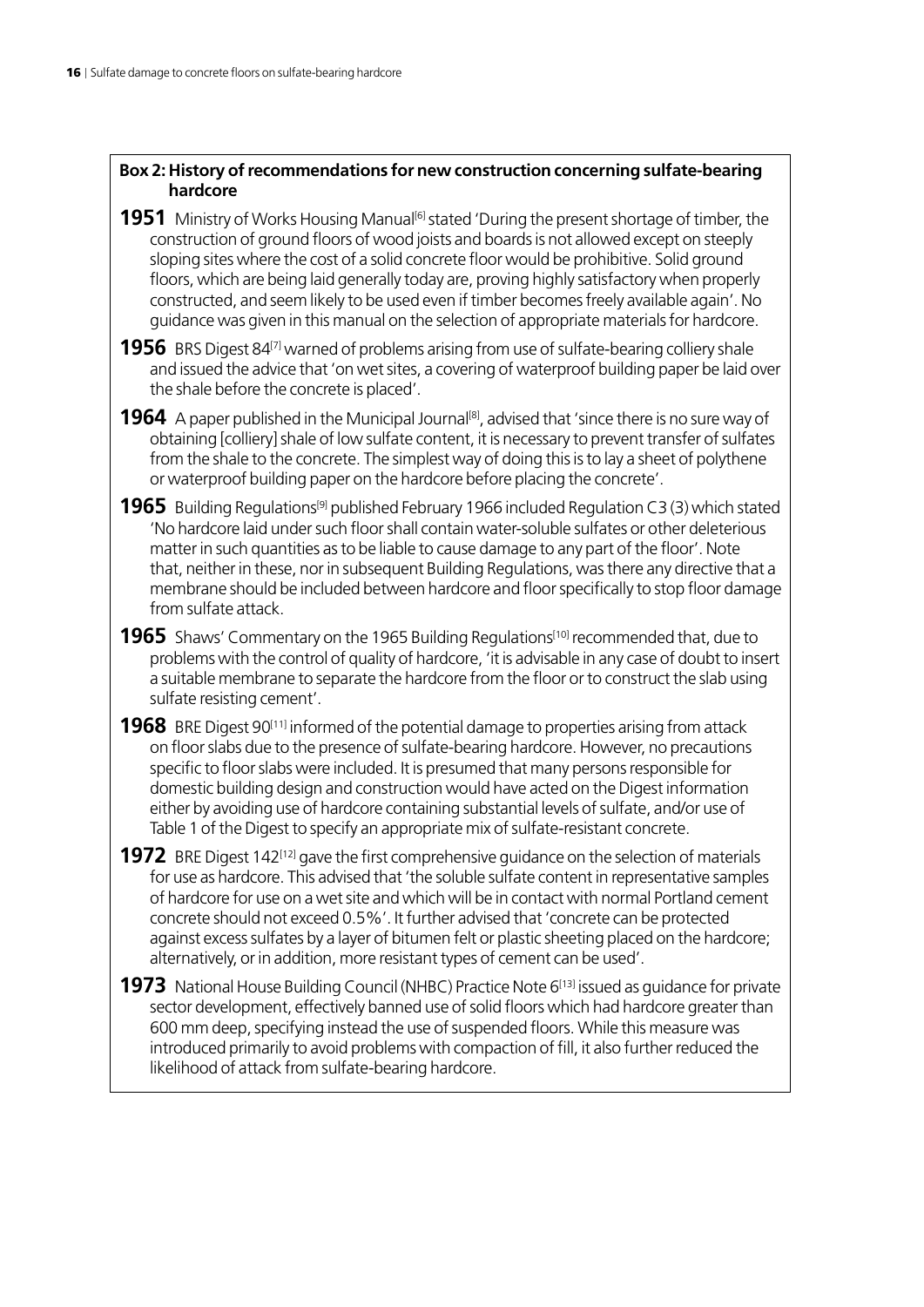#### **Box 2: History of recommendations for new construction concerning sulfate-bearing hardcore** *(continued)*

- **1979** Digest 222<sup>[14]</sup> superseded Digest 142 and gave recommendations for assessment of hardcore in terms of Sulfate Class based on determination of water-soluble sulfate. For Class 2 sulfate conditions and above the digest states 'it is recommended that a water barrier such as a polythene sheet is placed beneath any concrete floor slab as an additional precaution'. The digest no longer explicitly offers sulfate-resisting concrete as an alternative to use of a membrane, though reference is made to Digest 174[15] which deals with the design of concretes to resist sulfate attack.
- **1983** Digest 276<sup>[16]</sup> superseded Digest 222 and gave the following multi-layered recommendations:

"In general, hardcore materials containing sulfates should be avoided

Alternatively, a concrete quality should be chosen that will resist the effects of sulfates ... in accordance with the recommendations of Digest 250.<sup>[17]</sup>

If any sulfate is found or suspected in hardcore, a moisture barrier (such as a polythene sheet at least 0.2 mm thick should be placed between the hardcore and the concrete floor slab."

- **1991** Digest 363<sup>[18]</sup> stated that hardcore of sulfate Classes 3, 4 & 5 were not recommended for use, even with a membrane used between the fill and the hardcore.
- **1992** Digest 276<sup>[3]</sup> was re-issued with the clarification that 'in general, hardcore materials containing water soluble sulfates above Class 2 in Digest 363 should not be used beneath concrete ground floor slabs'.
- **2004** Approved Document C of Building Regulations 2000<sup>[19]</sup> instructed, with reference to the mandatory damp-proof membrane for floors that 'If the ground could contain soluble sulfates, or there is any risk that sulfate or other deleterious matter could contaminate the hardcore, the membrane should be placed at the base of the concrete slab'. The included approved method is to install polythene sheeting at least 300 microns thick.
- **2005** Third edition of Special Digest 1<sup>[4]</sup> (which first superseded Digest 363 in 2001) omits specific reference to concrete floor slabs supported by hardcore owing to the comprehensive recommendations now included in UK Building Regulations.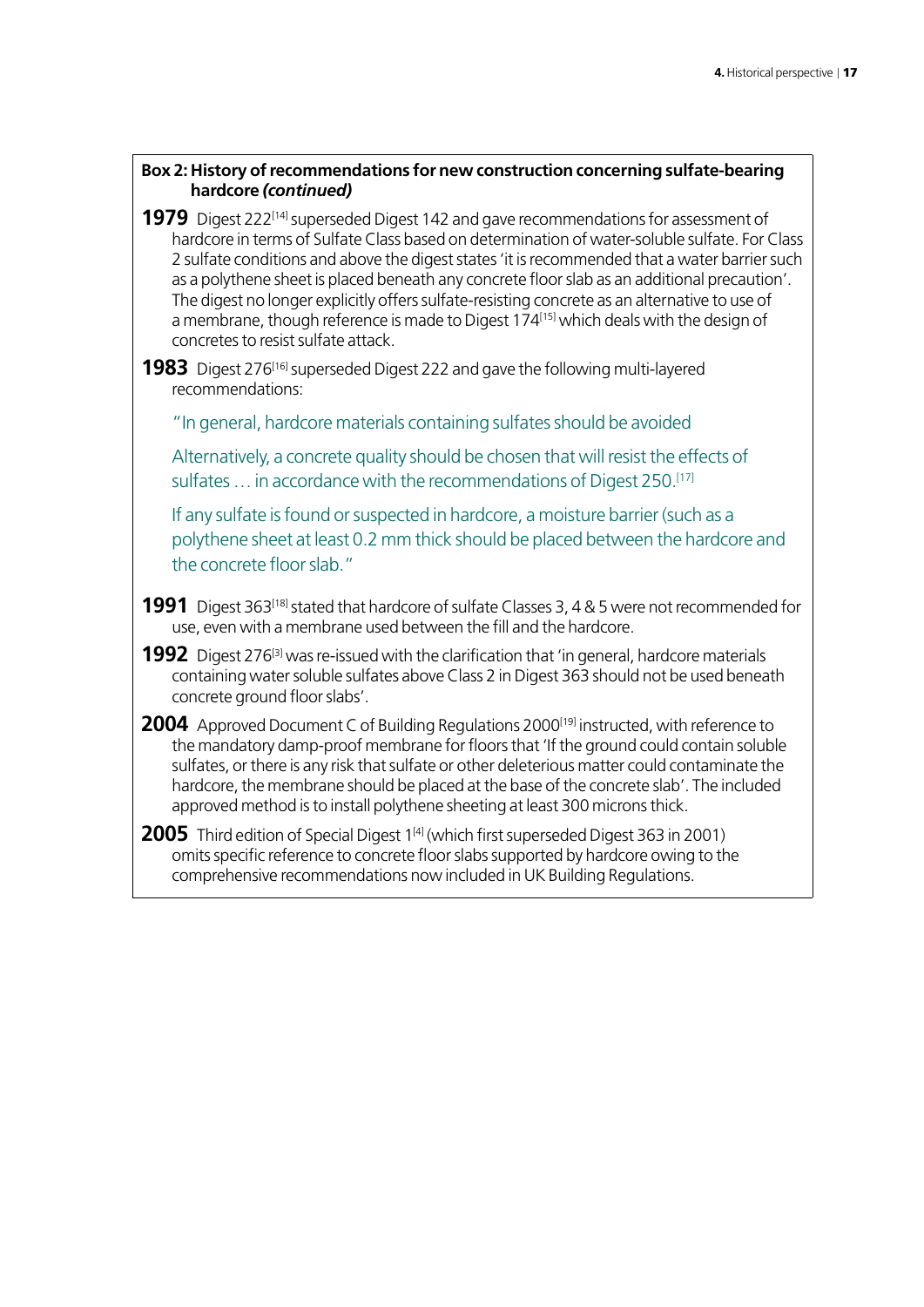#### **Box 3: History of recommendations for new construction concerning damp-proof membranes**

Damp-proof membranes (DPM) have been advocated for solid floors in most guidance issued for floors since at least 1950. Whilst such membranes have had a role in mitigating the risk of sulfate attack on floor slabs this was not their primary purpose. The essential role of DPM in respect of solid floors is to prevent passage of water through to the inside of a dwelling. As such, a DPM may be either laid below a concrete floor slab, embedded within it (sandwich DPM), or laid on the surface of the slabs. A DPM placed directly below the concrete slab will additionally isolate concrete from any underlying hardcore and thereby prevent sulfate attack. A DPM within or on the upper surface of the slab will not prevent sulfate attack, but will significantly impede it. This is because it will resist the drawing of water through a concrete floor slab by a combination of evaporation from its upper surface and capillary action. Key guidance documents concerning DPM are as follows:

**1949-1951** The Ministry of Works Housing Manual 1949 [6] stated that for solid ground floors 'If the floor is to be finished with material which is not in itself impervious to moisture, the floor should consist of two layers of concrete separated by one of a material impervious to water and water vapour. The lower layer of concrete should be at least 3 inches thick'. Recommended materials for this 'sandwich' DPM were coal-tar pitch and asphaltic bitumen laid at least 1/8 inch thick.

**1966** In the 1965 Building Regulations<sup>[9]</sup>, Regulation C3 (1) gave a general requirement that 'such a part of a building as is next to the ground shall have a floor which is so constructed as to prevent passage of moisture from the ground to the upper surface of the floor'. In practice this requirement was often met by insertion of DPM between the main concrete slab and an overlying floor screed, rather than between hardcore and concrete. Such an arrangement was in fact specifically detailed in Regulation C5 (b) (i) for solid floors incorporating timber, viz ' the concrete incorporates a damp-proof sandwich membrane consisting of a continuous layer of hot applied soft bitumen or coal tar pitch not less than 1/8 inch thick, or consisting of not less than three coats of bitumen solution, bitumen/rubber emulsion or tar/rubber emulsion'. Further typical details of sandwich (within floor) and surface damp-proof membranes of this era were given in BS Code of Practice 102:1963<sup>[20]</sup> and BRE Digest 54 (1965)<sup>[21]</sup>.

**1965-1999** Subsequent editions of the Building Regulations prior to 2000 and guidelines such as the NHBC Standards have continued to require installation of a DPM and to permit this to be placed anywhere in relation to the floor, as long as it prevented passage of water through to the inside of the dwelling. Nevertheless, it remained an option for this DPM to be installed between hardcore and concrete thereby simultaneously preventing sulfate attack.

**2004** Approved Document C of Building Regulations 2000<sup>[19]</sup> instructed, with reference to the mandatory damp-proof membrane for floors that 'If the ground could contain soluble sulfates, or there is any risk that sulfate or other deleterious matter could contaminate the hardcore, the membrane should be placed at the base of the concrete slab'.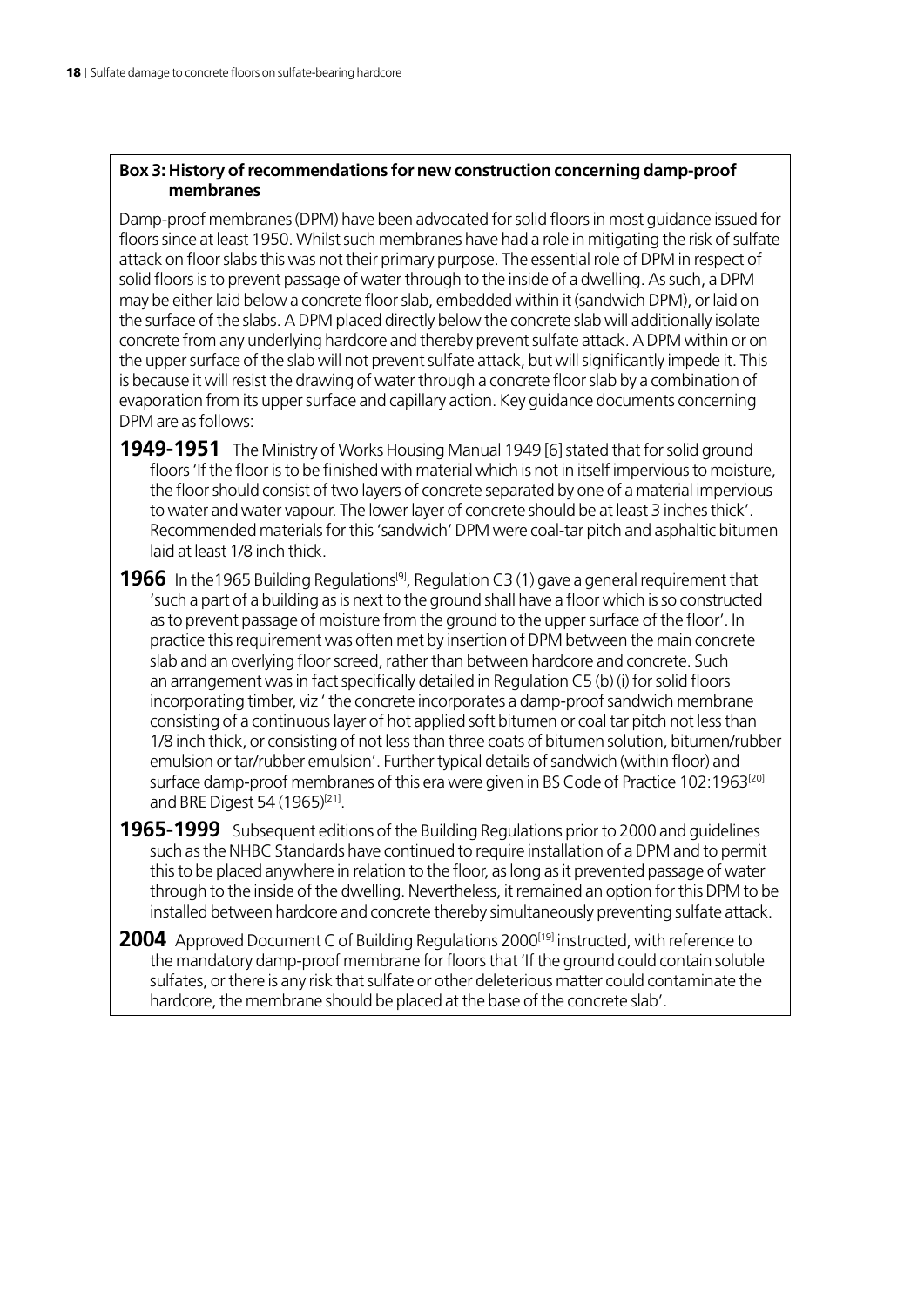## <span id="page-20-0"></span>**5. Regions where sulfate-bearing hardcore was utilised**

Whilst scattered cases of sulfate attack to floor slabs have been reported to the Building Research Establishment (BRE) from acrossthe UK, the large majority have been located in and adjacent to the coal fields and related industrial centres that ultilised the coal for iron and steel production (Figure 5). Prominent amongst the affected areas are the English Midlands from Coventry and Birmingham northwards to Stoke-on-Trent and east Cheshire, the North-east of England from Doncaster northwards to Newcastle upon Tyne, and the Midland Valley of Scotland between Glasgow and Edinburgh. In these areas the sulfate-bearing material typically comprises burnt colliery spoil (called locally red shale or red ash) taken from coal mine tips, coal combustion ashes from furnaces (often called black ash) and blastfurnace slags from the smelting of iron.

Elsewhere, clusters of sulfate attack have been associated with the use of certain geological strata as hardcore, for example the use in the Whitby – Middlesbrough region of sulfide and sulfate-bearing shaley mudstones of the Whitby Mudstone Formation and Cleveland Ironstone Formation (known locally as Cleveland shale), though with this material internal expansion is often the key problem.

The individually scattered cases of sulfate attack known to BRE have generally been associated with the local use of coal combustion ashes or of brick rubble that has been contaminated with gypsum (calcium sulfate) plaster. Hull is one area reported as formerly having many properties with such plastercontaminated rubble, the source of which were buildings destroyed by World War 2 bombing.



**Figure 5:** Map showing Coalfield areas of the UK. In and adjacent to these areas there has been widespread use of sulfatebearing hardcore derived from burnt colliery spoil, furnace bottom ash and mineral processing slags.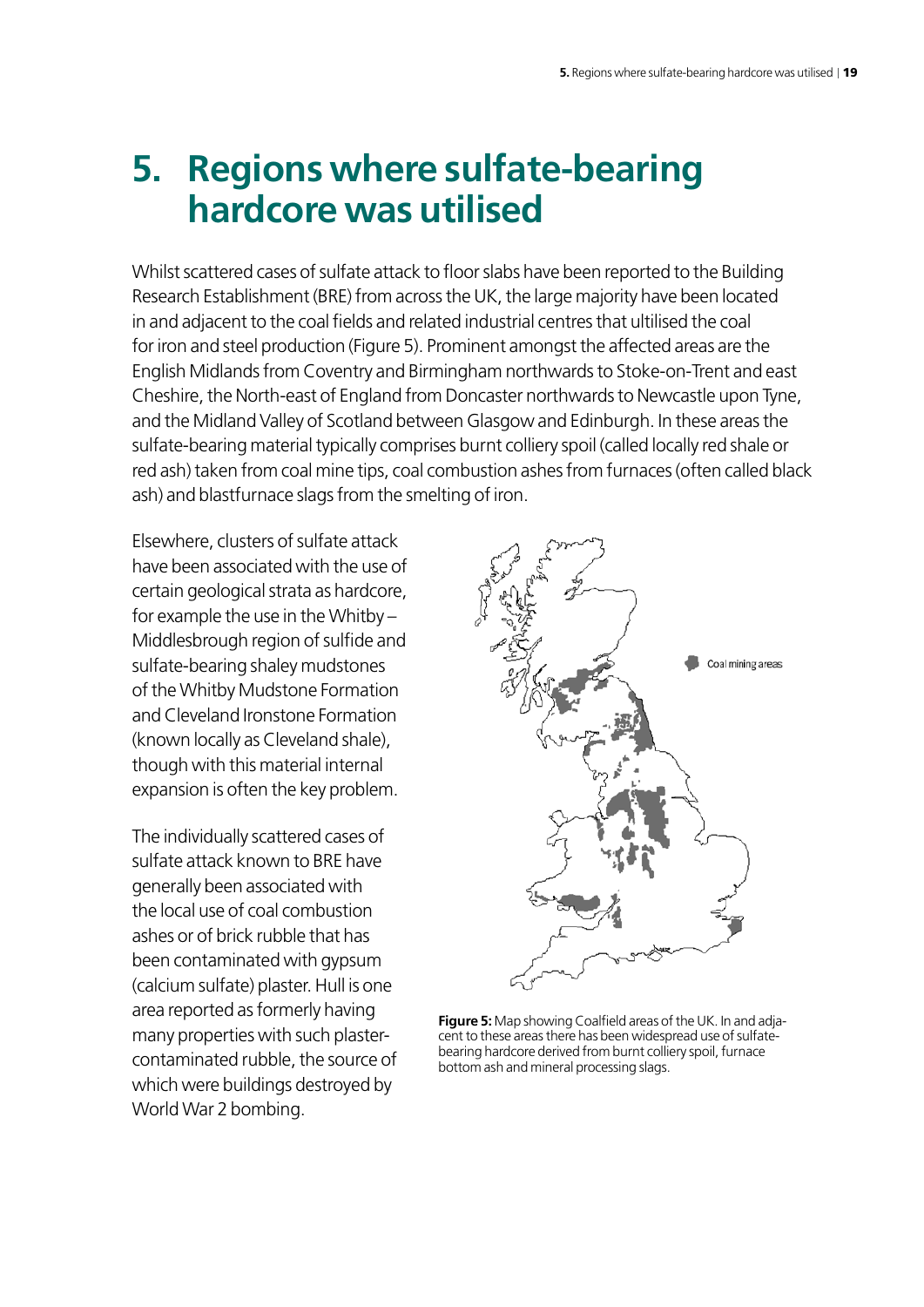## <span id="page-21-0"></span>**6. How to recognise typical damage from sulfate attack**

### The mechanism of damage

An excellent account of damage caused to buildings by sulfate attack is included in Chapter 3 of the BRE Building Elements book: *Floors and flooring, performance, diagnosis, maintenance, repair and the avoidance of defects*, (BR 460)<sup>[22]</sup>, and from which Figure 6 (below) is taken.

Expansive sulfate reaction within the concrete floor slabs will tend to produce horizontal expansion of the floor slab or oversite concrete. However, these are generally constrained at the perimeter, where the concrete abuts external and internal walls. As a result the slab or oversite concrete is typically uplifted into a dome shape which, with time, may achieve a deflection of several centimetres. The doming will put the upper part of the concrete element into tension, leading to a map pattern of cracking (Figure 1). This cracking may penetrate through floor slabs, or be confined to the topmost 'screed' layer, which often comprises a much weaker mix of sand and cement, 25–35 mm thick.



**Figure 6:** Doming and cracking of floor slab and outward displacement of walls resulting from expansion of concrete due to sulfate attack.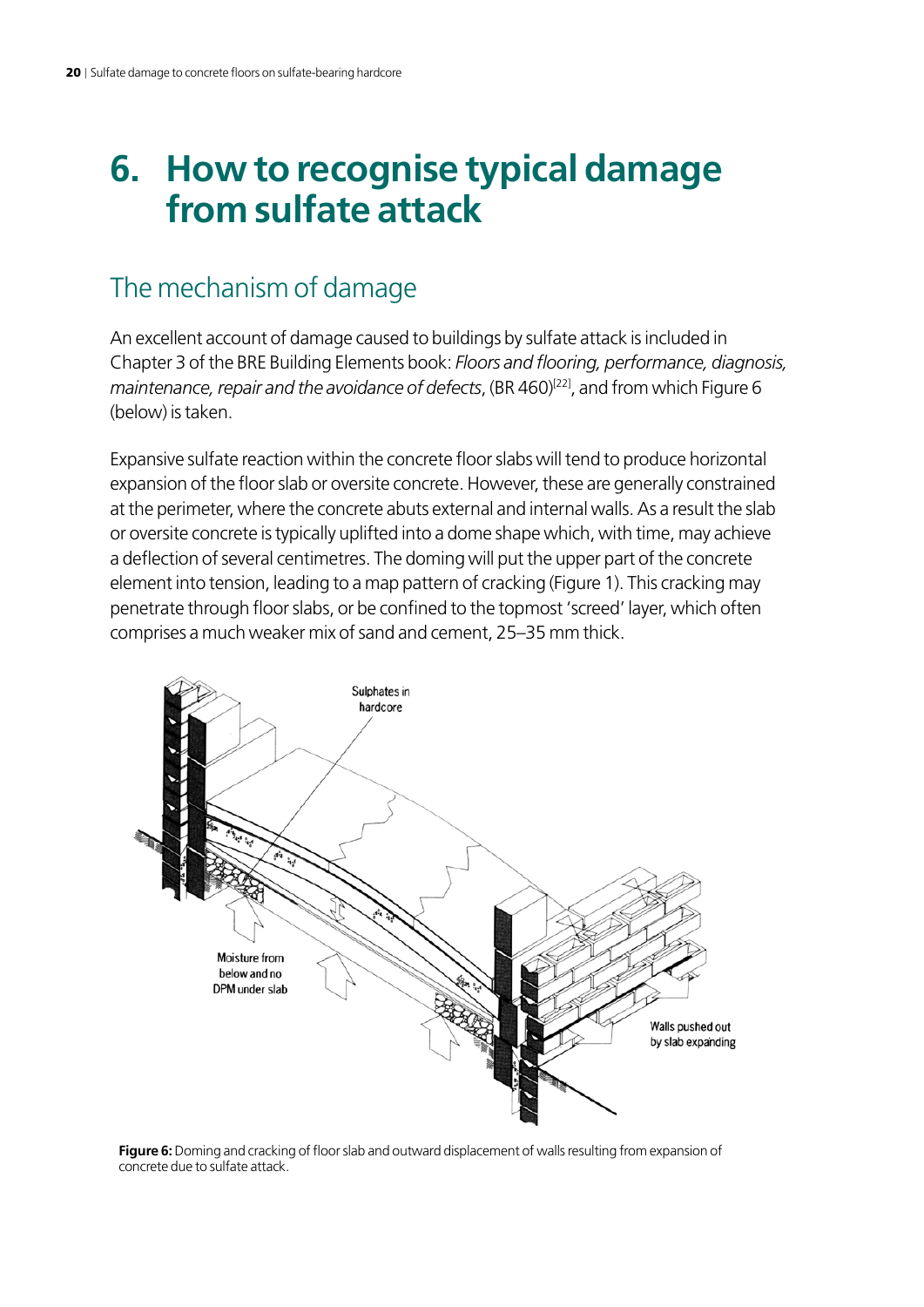Figures 7(a) to 7(c) show sulfate attacked oversite concrete that was laid over plaster contaminated brick rubble beneath a suspended wooden floor of a bungalow in the West Midlands. The concrete, much softened as result of TSA, domed upwards in several rooms lifting the sleeper walls that supported the floor. The doming was accompanied by radiating and map pattern cracks.



**Figures 7(a, b & c):** Sulfate-attacked oversite concrete that was laid over plaster contaminated brick rubble beneath a suspended wooden floor (here removed together with the sleeper walls). (a) An improvised straight edge shows some 50 mm doming of the oversite concrete that lifted brick sleeper walls and wooden floors.



(b) Map pattern cracks in sulfate-attacked oversite concrete beneath a suspended wooden floor of an adjacent room.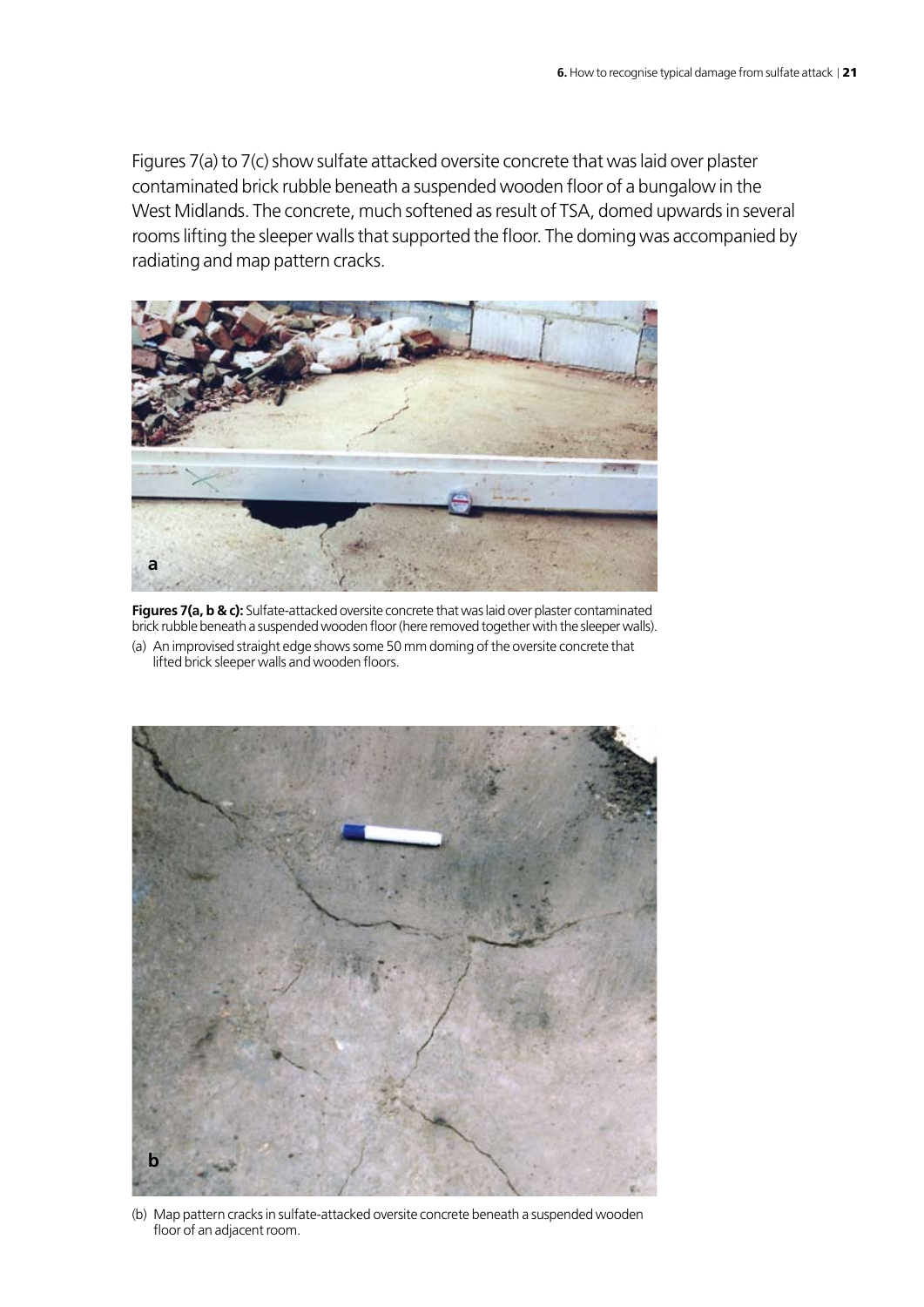

(c) 70 mm thick sample of oversite concrete affected by TSA. The concrete has been softened and discoloured white and yellow-brown. Much white thaumasite can be seen in the upper part of the section. Concrete missing from the bottom of the section was so friable it fell away during sampling.

In the worst cases the external walls bounding the floor slab can be pushed outwards, causing undersailing or over-sailing at the damp-proof course (DPC) and/or disruption of the masonry (eg Figures 8(a) and 8(b)). Where, however, the wall cavity is not filled with concrete or mortar beneath DPC, the outward movement of the concrete slab can push the inner leaf towards the outer leaf without necessarily moving the latter.

### Visible appearance

The first visible sign of sulfate attack to a concrete floor slab is usually some unevenness in the floor. This may be accompanied by appearance of cracks in the concrete screed and floor finish that are at first narrow, but which widen with time (eg Figure 9). The unevenness of the floor will typically progress into an obvious heave and there may be increasing difficulty in using internal doors as a result of the lower edge



**Figure 9:** Stepped crack in floor of 1950s house that may indicate sulfate attack. The uneveness could be felt through the (rolled back) carpet.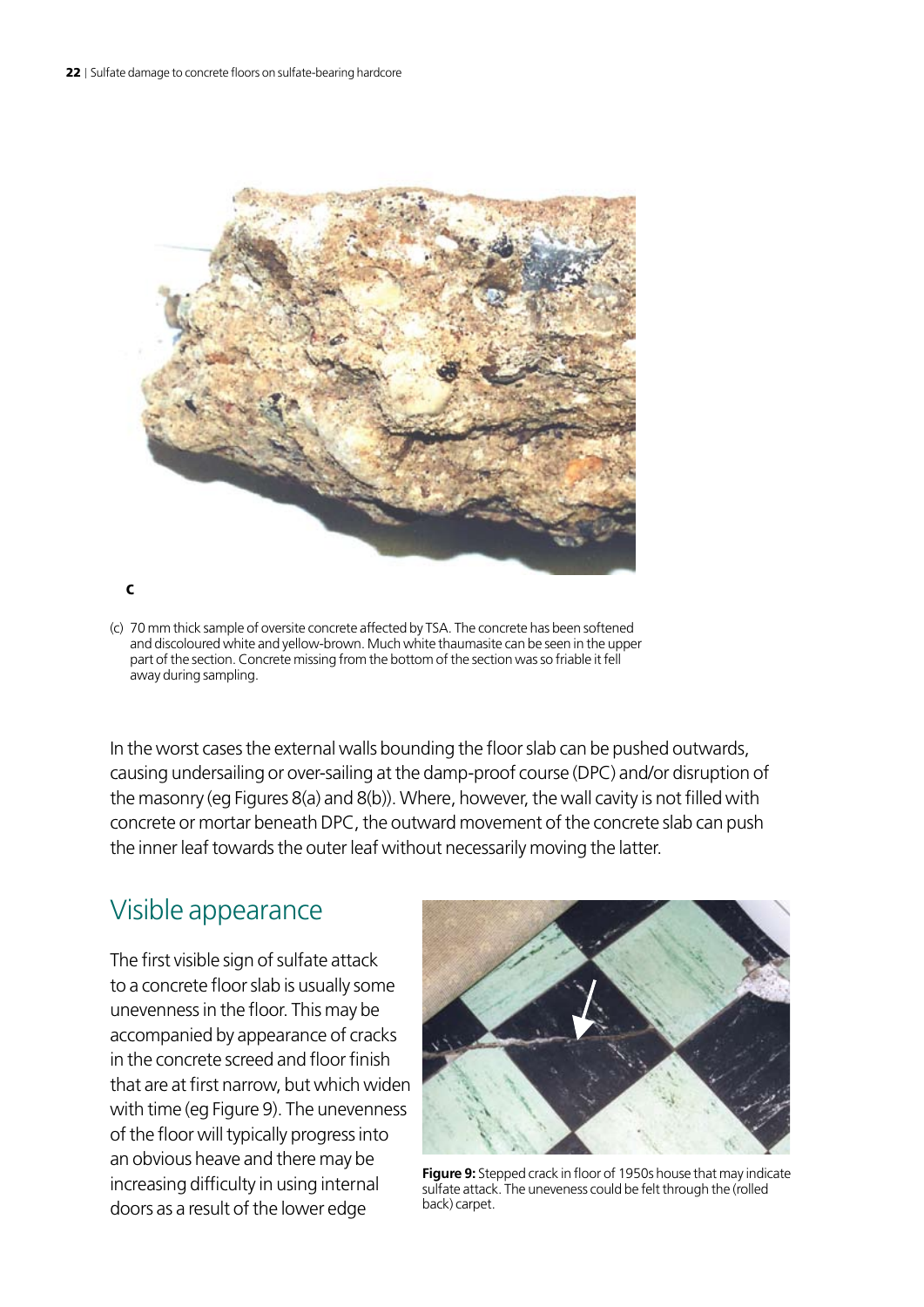fouling the floor. However, lifting is generally highest in the centre of the room resulting in a doming in the floor that is detectable with an adequately long straight edge. The doming is commonly accompanied by a radiating or map pattern of cracking, with some cracks making vertical steps in the floor of the order of several millimetres.

Externally, the pushing out of walls by the sideways expansion initially causes horizontal cracks to appear in mortar courses at or near to DPC level. With time these typically show a horizontal step in the masonry with the courses above being thrust out (oversailing) relative to the courses below. There may also be irregular displacement of blocks of the wall adjacent to the DPC particularly near to corners, as in Figures 8(a) and 8(b).

A further indication of sulfate attack may be efflorescence on the outer face of a wall which has mortar filled cavities below DPC level.

Most interior walls will be carried down to their own foundations and behave similarly to external walls. In some cases, however, partition walls will have been constructed using a floor slab as bottom support. Such walls may be uplifted by doming of the slab, causing deformation and diagonal cracking particularly near to door openings. Door openings and frames may distort from square, making doors difficult to open or close.

A hole excavated through the floor slab may reveal that the concrete has arched out of contact with the hardcore. The lower part of the slab thickness may show white crystalline deposits which are the products of the chemical reaction. If sulfate attack is advanced there may be sufficient loss of strength for concrete at the base of the slab to be broken by a hand. In the worst cases it may have deteriorated to a flaky consistency, or even (as in the case of severe TSA) a soft white mush.



**Figures 8(a & b):** Exterior of a bungalow affected by sulfate attack in South Wales. The worst damage is on the downslope side where there is about 1 m of exposed masonry below internal floor level.

- (a) Wall below DPC level (arrowed) has been thrust outward by 5 mm by sideways expansion of the floor slab.
- (b) Masonry at a corner, above and below DPC level, has been disrupted by outward thrusting of floor slab.

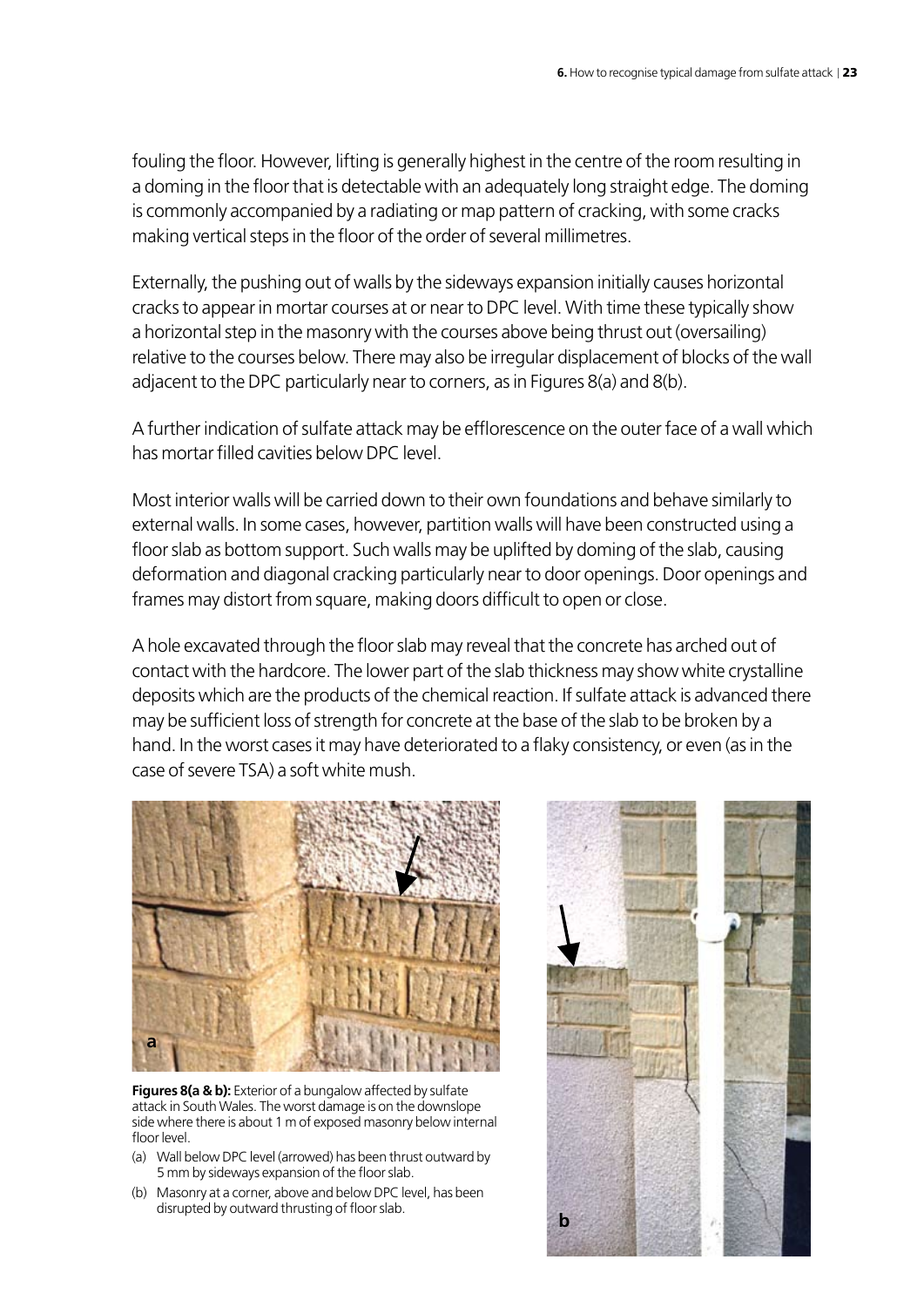## <span id="page-25-0"></span>**7. Confirming the cause of damage as sulfate attack**

Where there is visual evidence of damage to floors or adjacent walls that may be the result of sulfate attack the following procedure may be followed to confirm or discount the suspected occurrence and assess the level of damage:

- **(1)** Fully expose the ground floor slab or oversite concrete suspected as having sulfate attack. Record the character and extent of any cracks and the amount and extent of any doming of the concrete. Record any cracking or distortion of walls. Compare with the types of damage known to be characteristic of sulfate attack to floor slabs (see Section 6).
- **(2)** Carry out a penetrative examination of the floor slab or oversite concrete at locations where damage is apparent. (It may be informative also to make a comparative examination at a location where there is no obvious damage.) Record the type of floor slab construction, thickness and appearance. Note the type, thickness, position and condition of any waterproof membrane. Take samples of the concrete as required for sulfate testing and petrographic examination. Compare the types of construction and DPM characteristics with the factors known to be relevant to the occurrence of sulfate attack (see Section 3). Compare the appearance of the concrete with that described in Section 5.
- **(3)** Sulfate tests on the concrete can be made as given in BS 1881: Part 124: 1988<sup>[23]</sup>. The sulfate content should be expressed as  $\%$  SO $_{\rm 4}$  by mass of cement (assuming cement comprises 15 per cent of the concrete mass). Sulfate attack on the concrete floor slab is indicated by a value of SO<sub>4</sub> that is significantly greater than 5 per cent by mass of cement. (As a guide, values of the order of 10–15 per cent have reported in some cases of severe sulfate attack). If conclusive proof of sulfate attack is necessary, samples can be taken for petrographic and/or X-Ray Diffraction (XRD) examination in a specialist laboratory to look for the presence of ettringite or thaumasite.

 Sulfate testing and petrographic examination of the concrete may not be necessary if general appearance of concrete and sulfate tests on hardcore provide sure evidence that damage is due to sulfate attack.

**(4)** Examine the underlying blinding (if any) and hardcore, accessible through the holes made in the concrete floor slab. Note the composition and moisture condition of the hardcore, and if possible determine its depth. Take representative samples as required for petrographic examination, moisture content determination and sulfate analysis.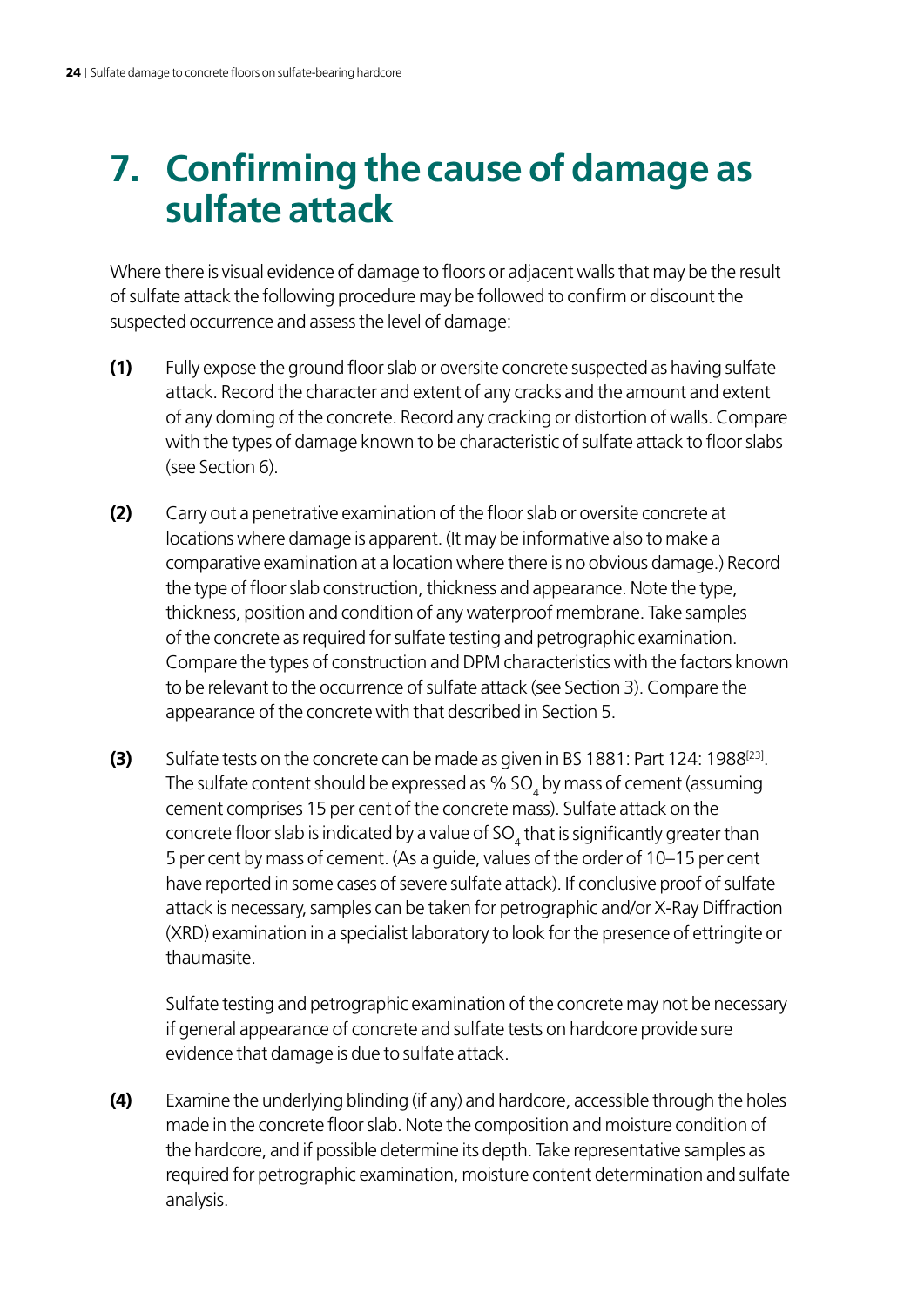Representative samples should be taken of any separately identifiable materials and also from a range of depths. As a guide, for coarse-grained material (having more than 10 per cent of particle sizes larger than 20 mm), a sample mass of at least 3 kg is recommended. For fine and medium-grained material (having more than 90 per cent of particle sizes less than 20 mm), 0.5 kg should be sufficient. The key samples to be analysed first are the ones taken from the upper 300 mm of the hardcore.

Sulfate tests on hardcore samples from below 300mm may aid understanding of the source of the sulfates (if for example the hardcore adjacent to the concrete has become depleted of sulfates over time). They may also assist decisions on whether to remove all or part of the hardcore.

An appropriate test procedure is for the samples to be dried at a temperature not exceeding 70°C and the moisture contents determined. For chemical analysis, the dry sample can then be jaw crushed down to less than 10 mm size, then quartered down or riffled to obtain a 1 kg sample. This should be ground down to a maximum size of 2 mm. Divide the material passing a 2 mm sieve by successive riffling through a 15 mm divider to produce a sample weighing approximately 100 g. Then further grind to pass a 425 µm sieve.

A 2:1 water-soil extract test (see options in Table C10 of BRE SD1:2005 1[4]) may be used to determine water-soluble sulfate content and, if appropriate, the water-soluble magnesium content.

| $-$ based on Table C2 of Special Digest $1[4]$ .                                               |                                                       |                      |  |  |
|------------------------------------------------------------------------------------------------|-------------------------------------------------------|----------------------|--|--|
| Sulfate content in 2:1<br>water/solids extract                                                 | <b>Magnesium content in</b><br>2:1 water/soil extract | <b>Sulfate Class</b> |  |  |
| $SO_{4}$ mg/l(a)                                                                               | Mg mg/l                                               |                      |  |  |
| < 500                                                                                          |                                                       | $DS-1$               |  |  |
| 500-1500                                                                                       |                                                       | $DS-2$               |  |  |
| 1600-3000                                                                                      |                                                       | $DS-3$               |  |  |
| 3100-6000                                                                                      | $≤1200$                                               | $DS-4$               |  |  |
| 3100-6000                                                                                      | >1200                                                 | $DS-4m$              |  |  |
| >6000                                                                                          | ≤1200                                                 | $DS-5$               |  |  |
| >6000                                                                                          | >1200                                                 | $DS-5m$              |  |  |
| Note (a): The use of mg/l (instead of g/l) as the unit of sulfate indicates that these Sulfate |                                                       |                      |  |  |

**Table 1: Classification of sulfate-bearing hardcore**

Classes have new limiting values as defined in SD1:2005.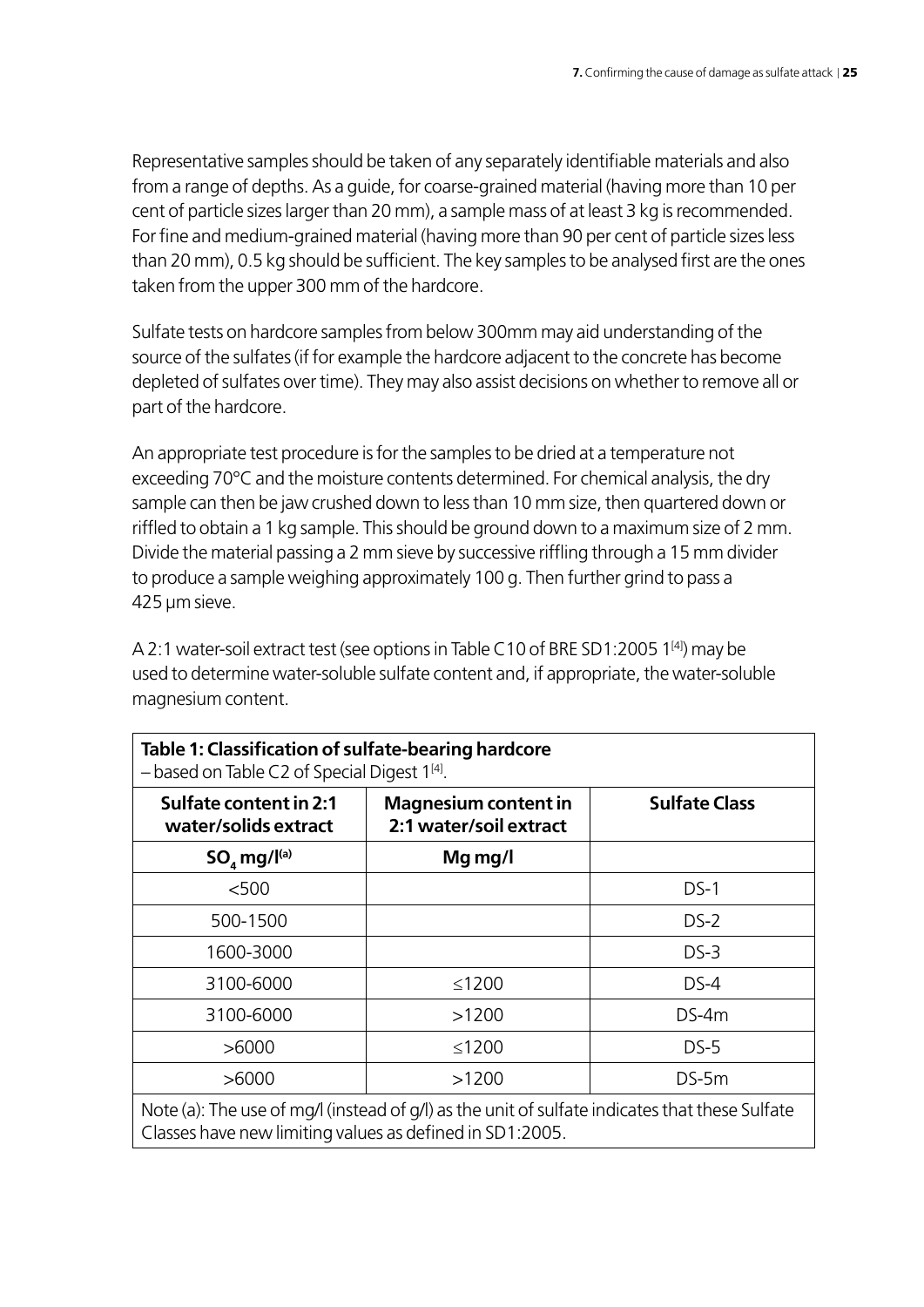The hardcore can be classified for sulfates using Table 1. An indication of the durability of existing Portland cement (PC) concretes can then be obtained by looking at the (fairly conservative) recommendations for new concrete in Table D2 of SD1:2005. From this, all old concretes should have good durability under wet conditions with Sulfate Class DS-1 providing there are no aggravating factors such as significant acidity. Additionally, PC concrete slabs may be expected to adequately resist sulfate attack under wet Sulfate Class DS-2 conditions providing the concrete is of good quality with a thickness of more than 140 mm. With wet Sulfate Class DS-3 conditions and above, SD1:2005 gives no assurance of durability for PC concretes.

Where conditions are nominally dry, SD1:2005 rates the durability of concretes for one Sulfate Class higher. For example, PC concretes that are of good quality with a thickness of more than 140 mm are indicated as adequately resisting sulfate attack under Sulfate Class DS-3 dry conditions.

In general, for Sulfate Class DS-3 and above, the higher the water-soluble sulfate content and corresponding sulfate class the more likely it is that any degradation of concrete in the slab has been caused by sulfate attack and the more likely it is that there is potential for further sulfate attack.

On the other hand, a low presently determined Sulfate Class, eg Class DS-2 and even Class DS-1, does not eliminate sulfate-bearing hardcore as the root cause of past floor slab damage as the majority of originally-contained sulfates may have already migrated into the concrete.

It is timely to remember that assessments based just on a one or two determinations of water-soluble sulfate may be misleading owing to the variability of the hardcore.

If the origin of the hardcore is a dark grey or black coloured sedimentary rock, eg unburnt colliery minestone or a quarried mudstone or shale, it is possible that it contains **pyrite**. Since pyrite is a latent source of additional sulfates (see Section 3.1), the amount present is relevant to assessment of the potential for future sulfate attack.

In the geological materials likely to be encountered as hardcore, an effective procedure for determining pyrite content is to determine both the total sulfur content (TS %S) and the acid-soluble sulfate (AS  $\%$ SO $_{\textrm{\tiny{d}}}$ ) content. Then the sulfate equivalent of pyrite content can be taken as equivalent to:

 $(3 \times TS - AS)$  %SO

and the actual pyrite content as:

0.623 x (3 x TS – AS) % FeS<sub>2</sub>.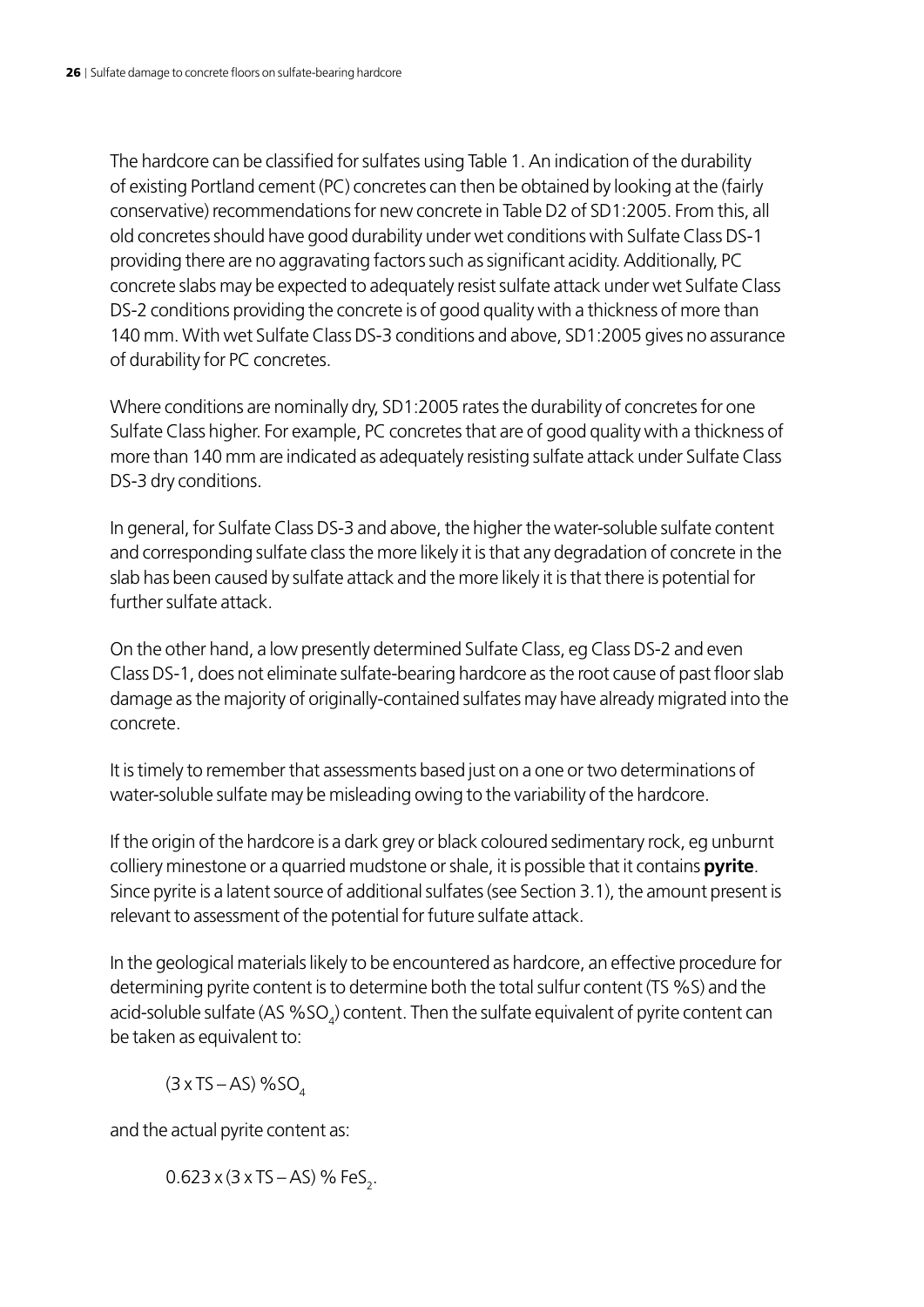Further details on determination of pyrite are given in SD1:2005.[4] However, for evaluation of existing buildings, it will not be appropriate to follow the very conservative procedure given in that publication for determining a sulfate class for concrete design from the sulfate equivalent of pyrite content (known as Total Potential Sulfate).

For buildings that are several decades old, it may reasonably be assumed that any pyrite that was initially in a form readily susceptible to oxidation would already have been converted to sulfate, and that the remainder would disassociate only very slowly – enough perhaps to raise the sulfate class by one, but not more.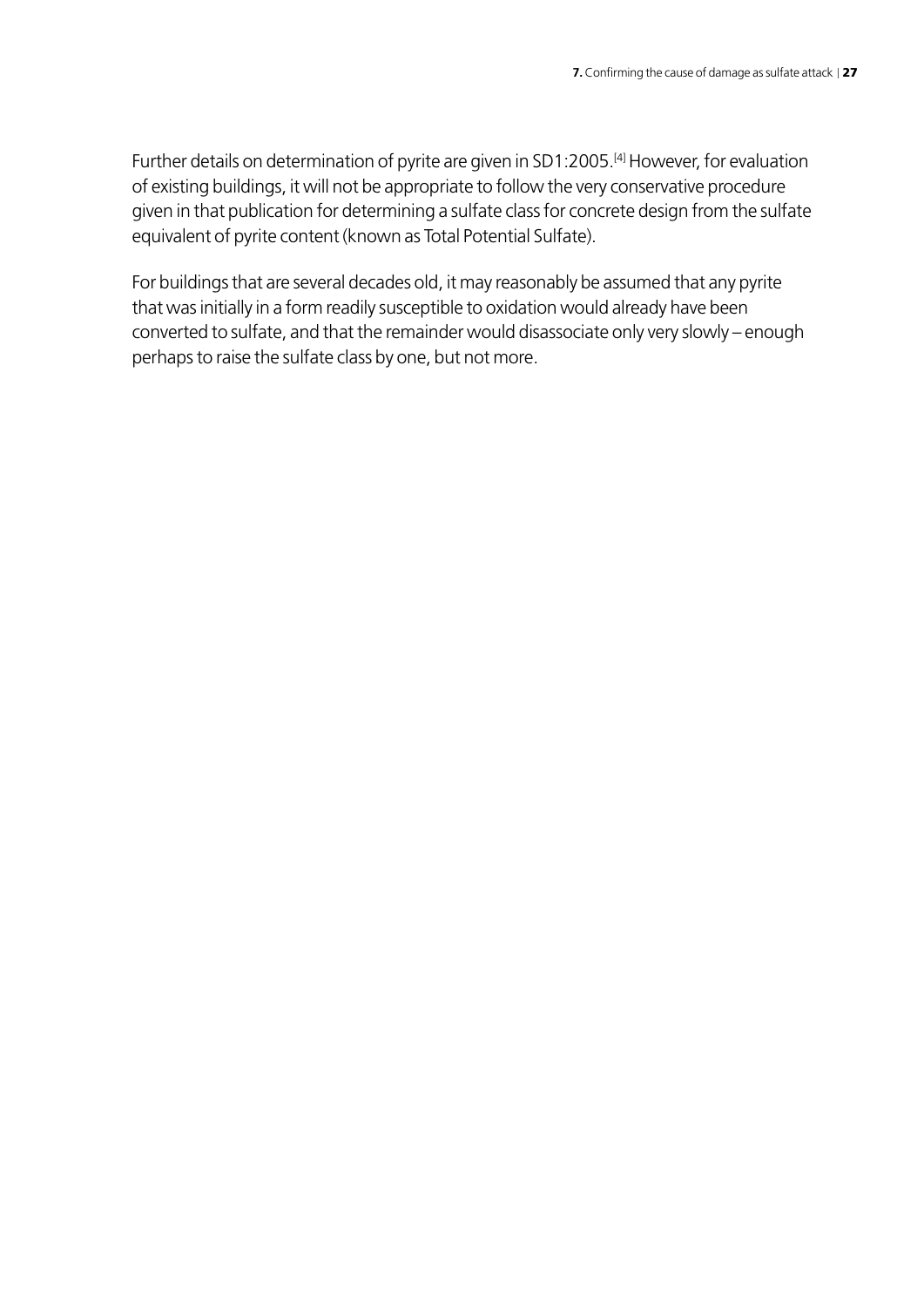## <span id="page-29-0"></span>**8. Assessing the potential for further damage**

Any assessment of whether a building will be subjected to sulfate attack in the future should be based on its history to date and on the continued presence or absence of the various risk factors and mitigating factors that are discussed in Section 3. Knowledge of the floor construction and behaviour of other buildings in the neighbourhood can be valuable aid.

Such assessment calls for judgement from a practitioner who is experienced in this field and who carries appropriate professional indemnity insurance. What is clearly inappropriate is a simplistic judgement based solely on one or two spot determinations of soluble sulfate in hardcore: such a conclusion may be too optimistic or too pessimistic, owing to samples not being representative. And sole focus on the sulfate content of hardcore neglects relevant consideration of the character of the concrete and of the availability of a mechanism of sulfate transport.

With the exception of cases where a membrane has been found between the hardcore and the concrete, it is often difficult to be completely sure that a building, or parts of a building, which have sulfate-bearing hardcore will not be affected by sulfate attack in the future, particularly if there is a change in water regime. For example, hardcore, which has been hitherto too dry for sulfate attack to occur, could become wet owing to exceptional flooding of the area or leakage from a service pipe.

It may therefore be appropriate to make an assessment in terms of **probability** (the likelihood of an occurrence) or **risk** (likelihood of an occurrence compounded by the seriousness of the consequences), using qualifiers such as low, moderate and high.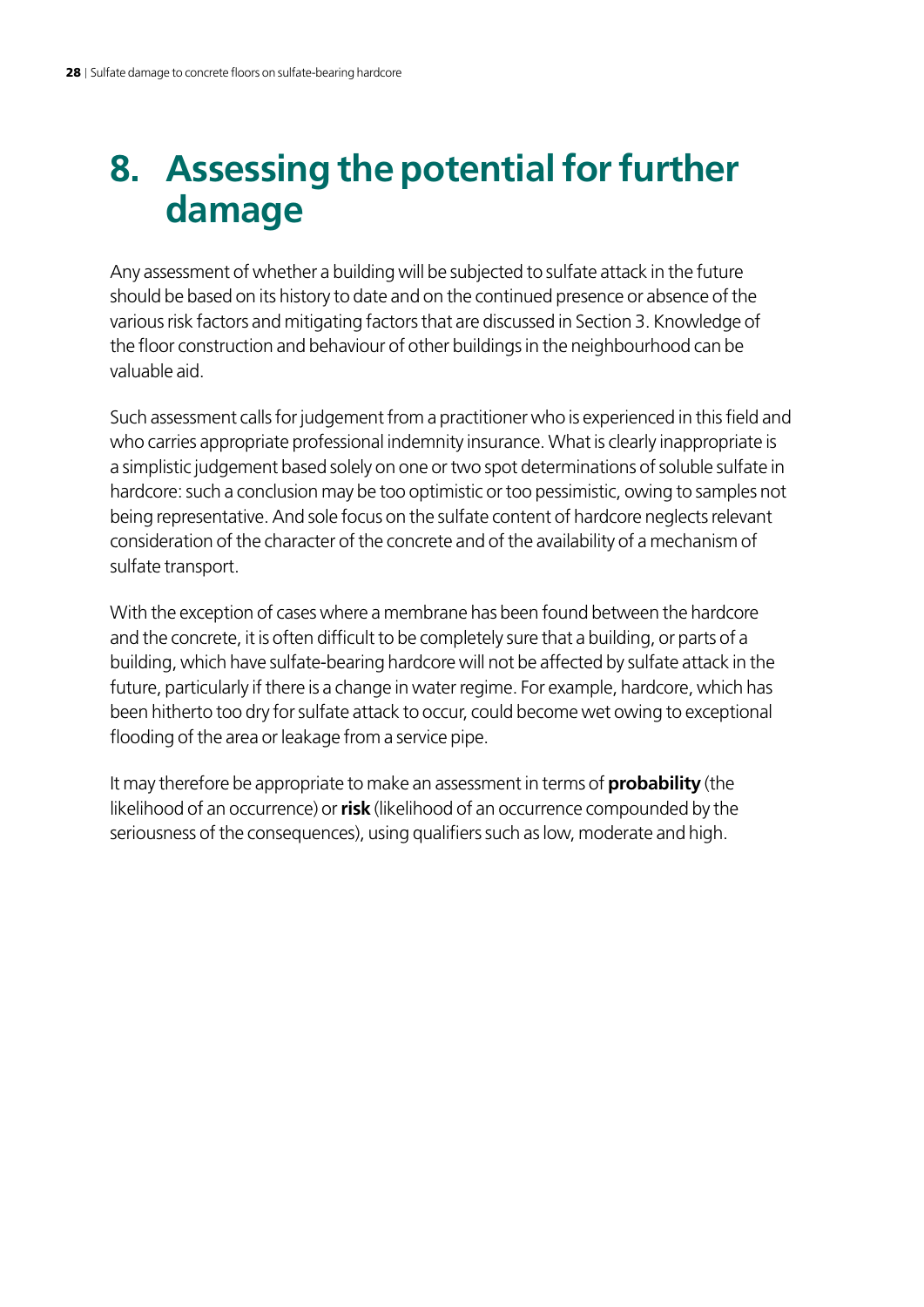# <span id="page-30-0"></span>**9. Repairs following sulfate attack**

### Remedial options

There are several options for remedial action for sulfate-attacked concrete floor slabs and oversite concrete. The appropriateness of the options depends on the severity of present damage, the perceived risk of future damage, and the degree of assurance required. It will be for the professionals involved with a particular property to decide which of these techniques to utilise in the context of local experience, housing market constraints and current Building Regulations.

The options discussed here make specific reference to the Building Regulations of England and Wales. But the principles set out should be applicable elsewhere in the UK.

## Option 1: Precautionary periodic inspections

If a property has slight damage attributed to sulfate attack, it will often not be physically necessary to carry out immediate remedial works. Since the process of sulfate attack is generally slow, periodic building inspections can be carried out to monitor progress of the damage. The aims may be:

- to postpone expenditure on the property until such a time as grant funds are available
- to await a time, eg change of occupancy, when timing of remedial measures is convenient
- to ensure the need for preventative remedial measures is identified before building damage progresses to a state which is disproportionately expensive to repair, such as displaced and cracked walls.

This option should ideally comprise the following:

- Carry out a detailed examination of the property including the presence of any cracking and/or uneveness (eg doming) in floors and make a careful record of the findings.
- Carry out further inspections at regular intervals, eg two years, and note any changes to appearance that could indicate progressive sulfate attack of floor slabs.
- Take remedial action if there is an indication of significant progressive damage due to sulfate attack.

This option is often appropriate for public sector housing, but it may not be sufficient in privately owned properties where remedial works are needed to restore market confidence at a time when the property is up for sale.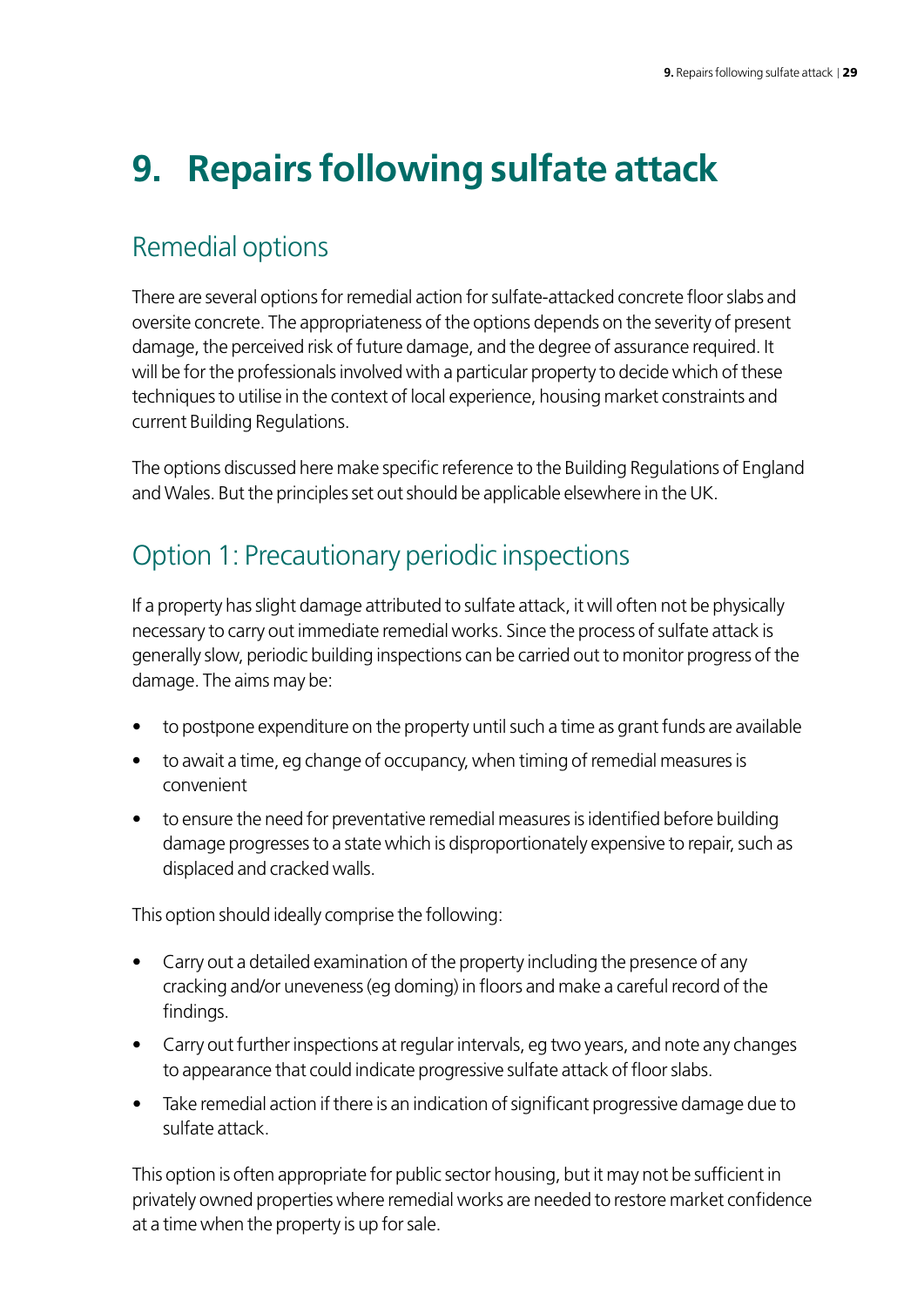### Option 2: Removal and replacement of just the concrete floor slab or oversite concrete

For this option substantial removal of hardcore is not necessary. It is understood that the new concrete will be adequately protected from sulfate attack by the DPM. This option is recommended in BR  $460^{[22]}$  as follows:

"If damage is sufficient to justify repair, the slab must be broken out and removed; it should not be used as hardcore under the replacement (or any other) slab. The fill material, however, can remain (with further compaction if necessary) since the new slab should be laid on a DPM over the fill and turned up at the perimeter. Therefore the new slab will be isolated from any sulfates remaining in the fill material."

This latter text was, however, written before the Amendment of the Building Regulations in April 2006<sup>[24]</sup> that called in Part L1a(i) for provision to be made for limiting heat transmission when replacing 'thermal elements' such as floors in existing buildings. In practice, the relevant Approved Document L1B: *Conservation of fuel and power in existing dwellings*<sup>[25]</sup> requires the U values of floors to be improved to 0.25 W/m<sup>2</sup>. To achieve this with a concrete floor slab over hardcore will normally require the incorporation of an insulating layer. Approved Document L1B references Energy Saving Guide GPG 294 (2002) for general guidance on floor refurbishment. However, this has been superseded by guide CE184 (2006).[26]

Figure 10 shows typical construction for a replacement floor slab. This has a DPM situated above the concrete slab; whereas for floor insulation over sulfatebearing hardcore that is left in place, a DPM over the hardcore is generally the more appropriate location.

In a few properties affected by sulfatebearing hardcore, floor slab replacement may additionally need to comply with Building Regulation C1(2) in respect of protection from radon gas emanating from the ground. Appropriate precautions and the localities where they may be needed are included in BRE



**Figure 10:** Floor slab construction with insulation conforming to Building Regulations Approved Document L1B (from CE 184).

Report 211.<sup>[27]</sup> For 'basic' protection an appropriately installed standard gas tight DPM and cavity barriers will suffice. For 'full' radon protection, a gas venting system will need to be installed under the floor slab.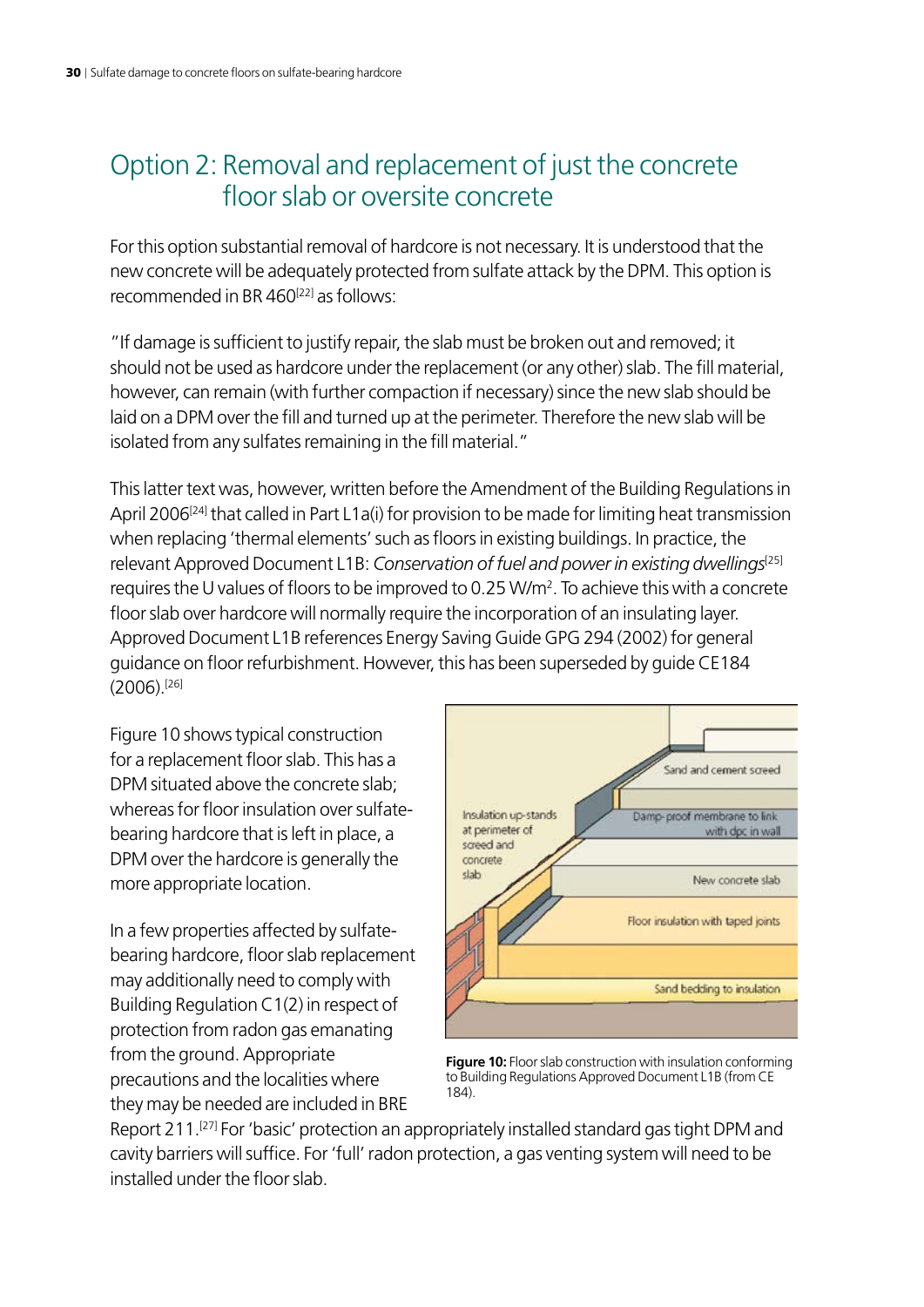An amended Option 2 procedure for floor slabs that may be expected to comply with current Building Regulations in respect of insulation is as follows:

- Remove the concrete floor slab.
- Remove sufficient hardcore to allow for installation of about 70 mm sand bedding (blinding) and a layer of insulation.
- Lay the sand blinding and cover with overlapped and sealed sheets of 300 micron polythene DPM. Ensure by good detailing and workmanship that this DPM is not subsequently punctured.
- $\bullet$  Install a layer of insulation such that the U of the floor is 0.25 W/m<sup>2</sup> or better.
- Construct a new concrete floor slab over the DPM, specified only to meet usual Building Regulations and structural considerations. This will normally be 'concrete at least 100 mm thick, (but thicker if structural design requires) to mix ST2 in BS 8500<sup>[28]</sup> or, if there is embedded reinforcement, to mix ST4 in BS 8500.'

(Note: the concrete need not be specified to resist sulfate attack).

• Repair any wall damage.

BR 460 carries the caution that before proceeding with Option 2 'the risk of attack on the existing foundations should be assessed. Further measures may be needed to prevent attack in the wall below the DPC.' Whilst this is sound guidance, it should be added here that, except where there has been self-expansion of the hardcore, (eg with expanding ferrous slags or pyritic shale), no significant damage to foundations or brick masonry walls from sulfate-bearing hardcore has been reported to BRE.

It may, however, be prudent to limit this option to cases where the sulfate level in the hardcore is not higher than Sulfate Class DS-3.

### Option 3: Partial removal and replacement of the hardcore and provision of a new concrete floor slab

This is a compromise option which provides greater assurance of future stability of the property whilst minimising the costs of hardcore removal, disposal and replacement with inert material.

A proposed procedure is as follows:

- Remove the concrete floor slab.
- Remove all hardcore to a depth of 450 mm, or to a depth that matches the ground level outside, whichever is the greater.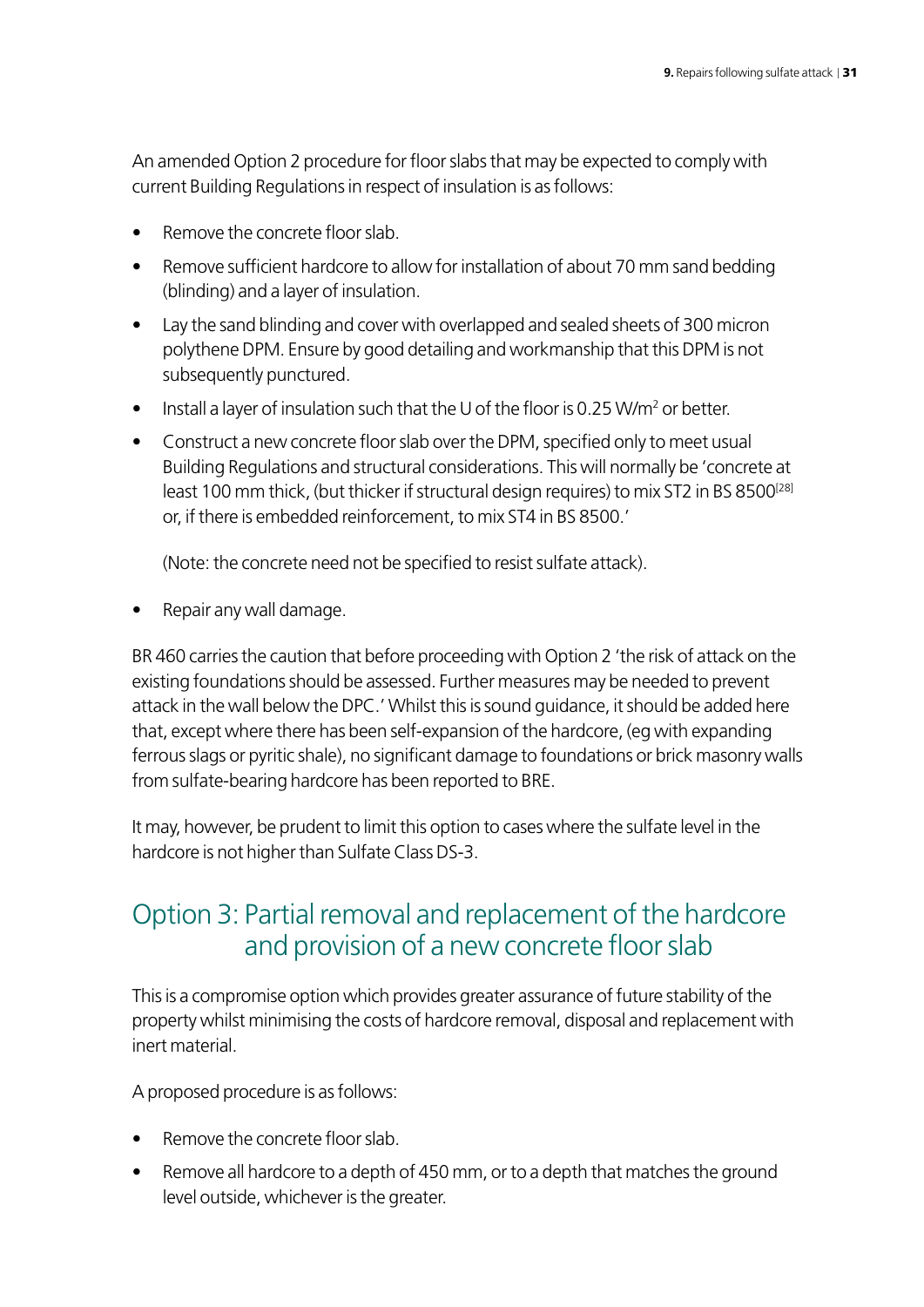- Lay 70 mm of sand blinding and cover with overlapped and sealed sheets of 300 micron polythene DPM, detailed only to prevent moisture and sulfate migration into above material.
- Place new hardcore from an inert source (such as crushed limestone) that is free from significant amounts of sulfate, sulfide and other deleterious substances. Place and compact in layers following usual good practice.
- Lay 70 mm of sand blinding and cover with a second 300 micron polythene DPM. Ensure by good detailing and workmanship that this DPM is moisture tight and if necessary radon gas tight.
- Install a layer of insulation such that the U-value of the floor is 0.25 W/m<sup>2</sup> or better.
- Construct a new concrete floor slab over the DPM, specified only to meet usual Building Regulations and structural considerations, with concrete specified as in BS 8500<sup>[28]</sup>. (ie the concrete need not be specified to resist sulfate attack).
- Repair any wall damage.

This option will obviously remove any theoretical risk of future sulfate attack to mortar in external masonry walls that are below DPC but above external ground level, caused by sulfate being drawn though the wall by external evaporation of moisture.

### Option 4: Complete removal and replacement of the hardcore and provision of a new concrete floor slab

This option provides complete assurance of future stability and caters for any uncertainty as to the sulfate attack mechanism that may remain after site investigation.

A recommended procedure is:

- Remove the concrete floor slab.
- Excavate all the sulfate-bearing hardcore.
- Backfill with an inert material that is free from significant amounts of sulfate, sulfide and other deleterious substances to a level that allows for installation of a sand blinding and layer of insulation. Place and compact in layers following usual good practice.
- Lay the sand blinding and cover with overlapped and sealed sheets of 300 micron polythene DPM. Ensure by good detailing and workmanship that this DPM is not subsequently punctured.
- Install a layer of insulation such that the U-value of the floor is 0.25 W/m<sup>2</sup> or better.
- Construct a new concrete floor slab over the DPM, specified only to meet usual Building Regulations and structural considerations, with concrete specified as in BS 8500[28].
- Repair any wall damage.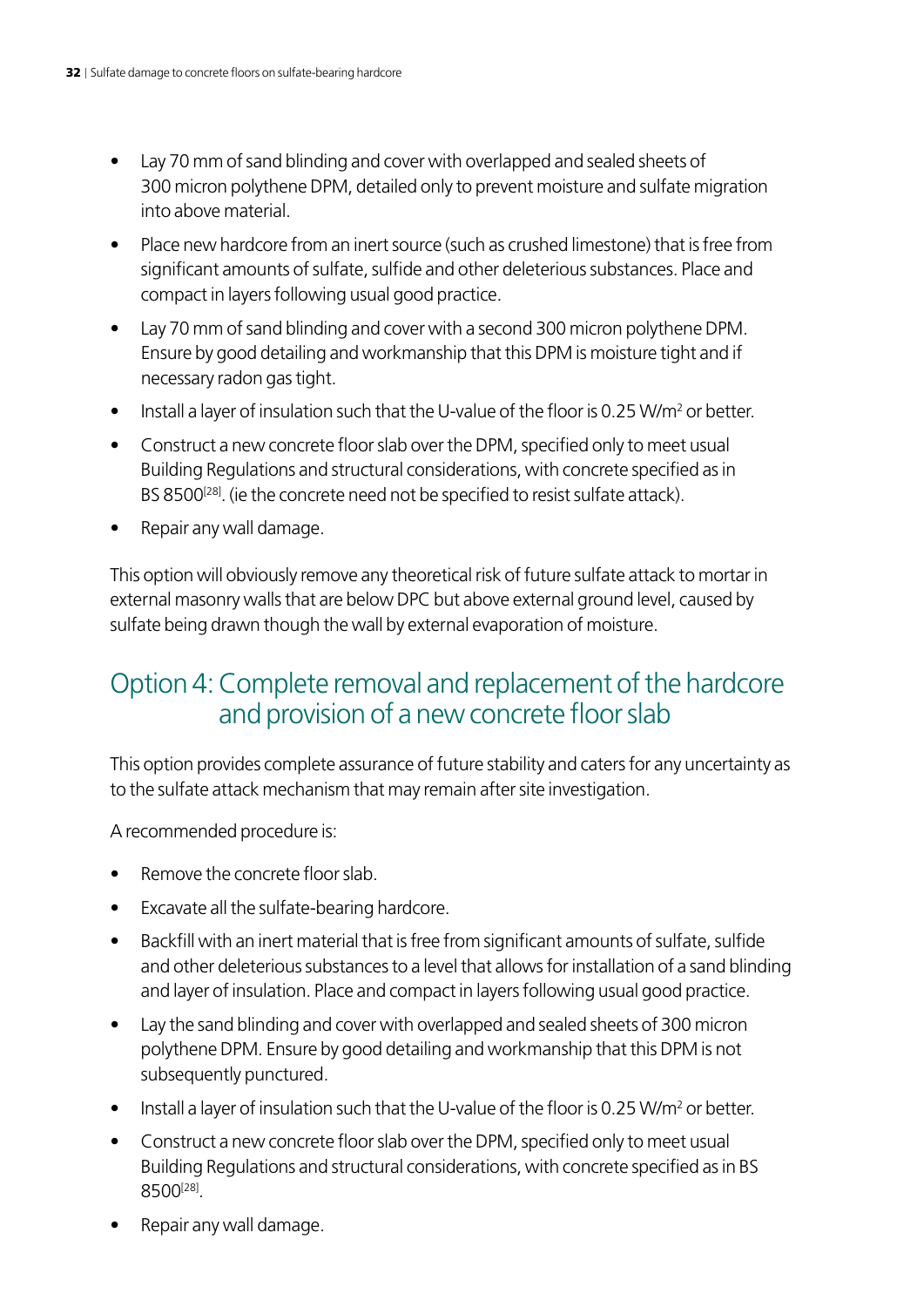This option will generally be the preferred action when the hardcore bed is relatively thin. The option should be given particular consideration if, following investigation, there remains concern about the risk of:

- (i) damage due to expansion of the hardcore itself<sup>[3]</sup>
- (ii) sulfate attack to other building components in contact with the hardcore

or, if the hardcore is found to have a Sulfate Class of DS-4 or higher.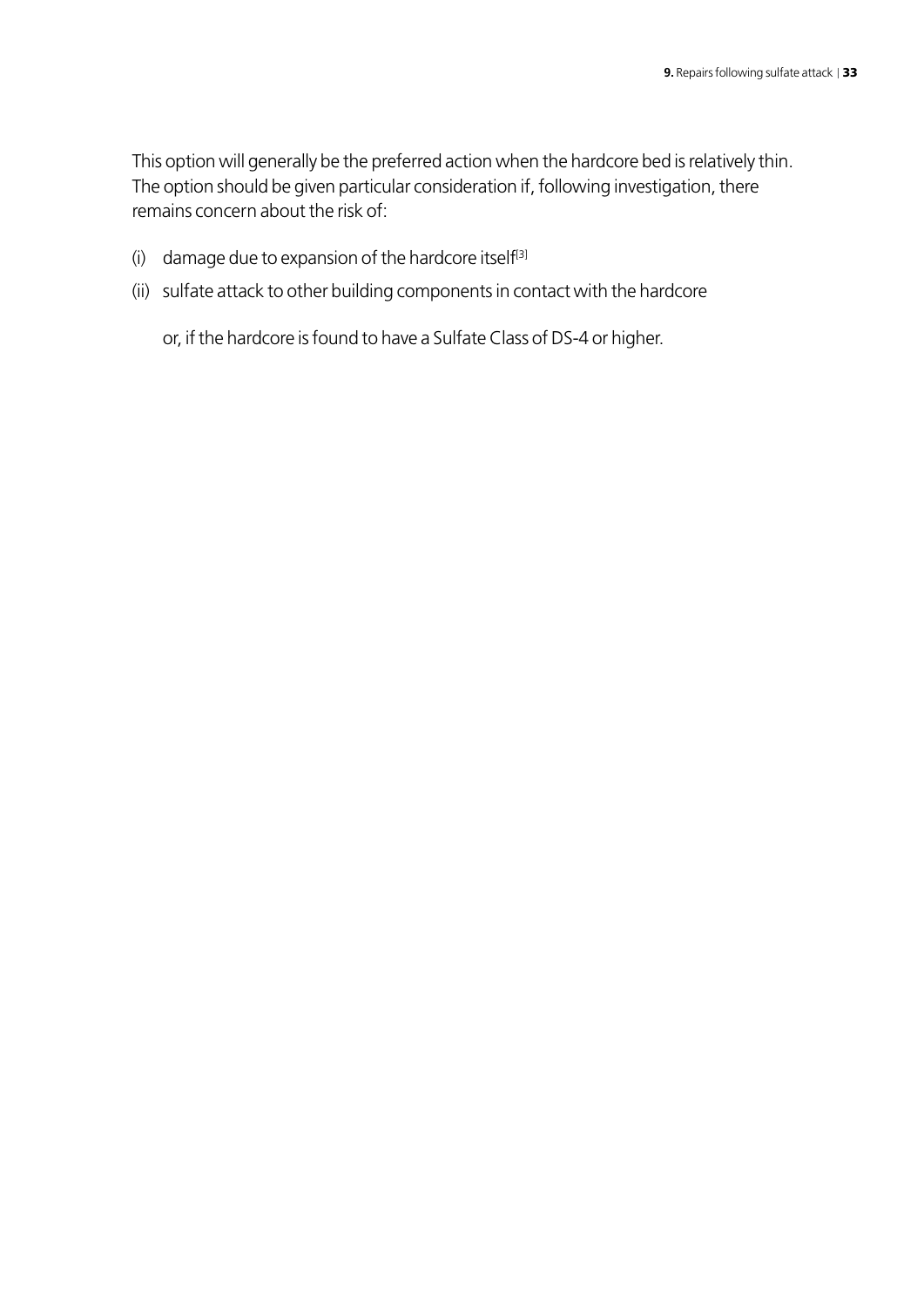## <span id="page-35-0"></span>**10. Disposal of removed hardcore and sulfate-affected concrete**

Sulfate-attacked concrete and hardcore removed during any remedial works will normally need to be disposed of to licensed landfill sites. Other than needing to pay landfill tax, this should be a fairly straightforward process since, although sulfate-bearing hardcore is aggressive to concrete it is generally not harmful to people or the natural environment.

Concrete and hardcore for disposal is legally classified as 'waste' and is subject to the European Waste Directives as administered in England and Wales by the Environment Agency (EA) and in Scotland by the Scottish Environment Protection Agency (SEPA). As such, the material removed from any property will need to be reviewed to establish whether or not it is 'hazardous' or 'non-hazardous'. EA Documents giving guidance on this are HWR01<sup>[29]</sup> and WM2<sup>[30]</sup>

A procedure for classification of the concrete and hardcore waste is by use of the Consolidated European Waste Catalogue (included as Appendix A of WM2). The catalogue indicates that both the original sources of the hardcore (eg as wastes from mineral excavation, unprocessed slag, combustion plant ash, bricks etc) and hardcore of present status (as construction and demolition waste) are likely to be non-hazardous. Similarly, the concrete should be classified as non-hazardous.

In respect of Landfill Tax, non-hazardous waste is further categorised as 'Active' waste or 'Inert' waste. The former attracts the Standard rate of Landfill Tax which is £24 a tonne in 2007, rising to £32 a ton in April 2008 and £40 a ton in April 2009. Inert (inactive) waste currently attracts landfill tax at the Lower rate of £2 per tonne; this will increase to £2.50 in 2008/09.

A description of wastes permitted in the Inert category is given in the Schedule to the original 1996 landfill tax legislation.<sup>[31]</sup> The following materials are included (amongst numerous others) in the designated 'Groups' of this schedule:

- **Group 1, Rocks and soils** including: clay, sand, gravel, sandstone, limestone, crushed stone, china clay, construction stone, stone from the demolition of buildings or structures, slate.
- **Group 2, Ceramic or concrete materials** including: bricks, bricks and mortar, tiles, concrete blocks, breeze blocks and aircrete blocks.
- • **Group 4, Furnace slags** including: vitrified wastes and residues from thermal processing of minerals where, in either case, the residue is both fused and insoluble.
- **Group 5, Ash** including: bottom ash and fly ash from coal or combustion.
- • **Group 7, Calcium sulfate** including: gypsum and calcium sulfate based plasters.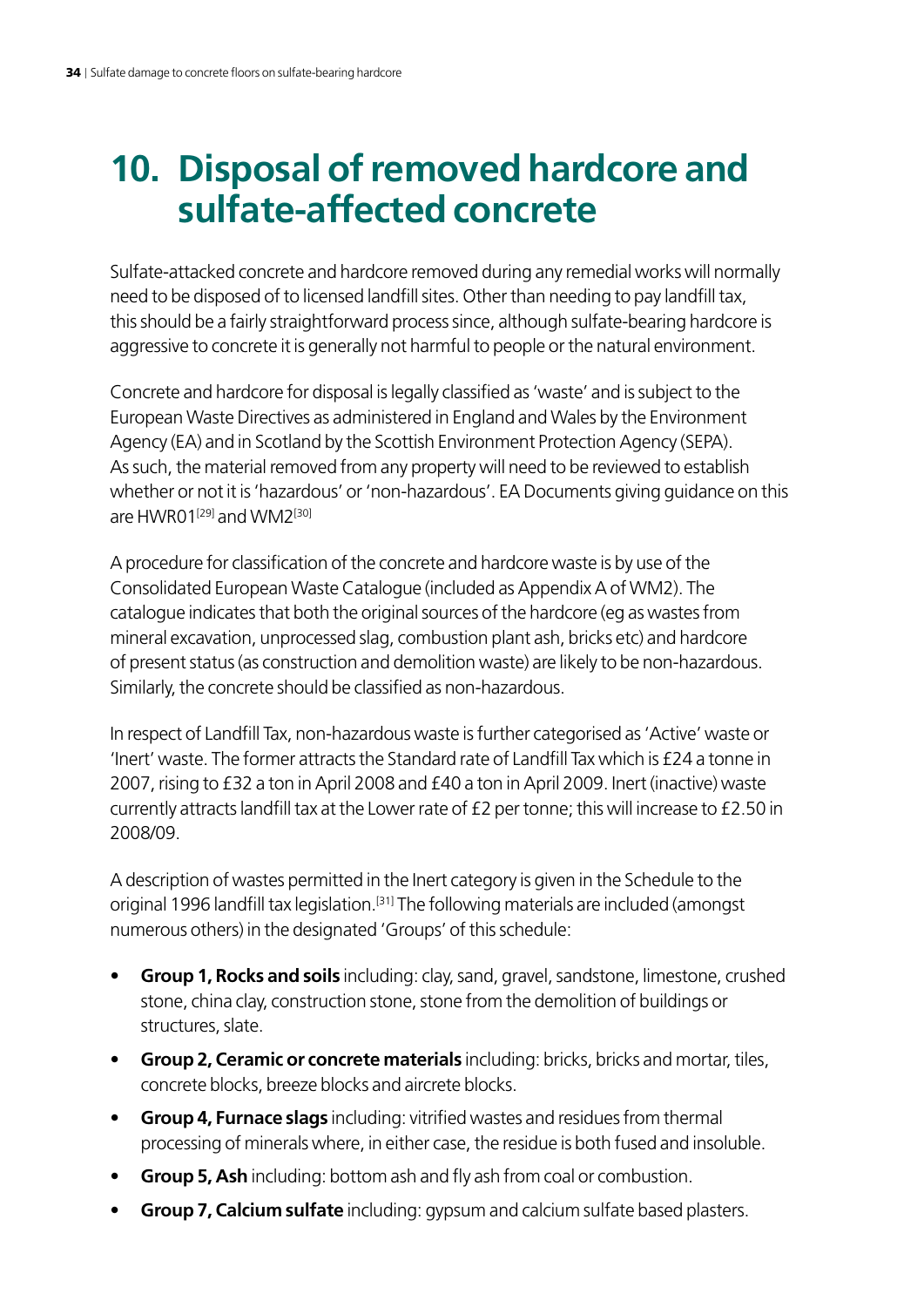From the types of materials included in this list, notably the sulfate materials in Group 7, it may be concluded that the concrete and the large majority of sulfate-bearing hardcore materials that need to be disposed to landfill can be classed as Inert in respect of landfill legislation, and therefore attract only the Low rate of landfill tax.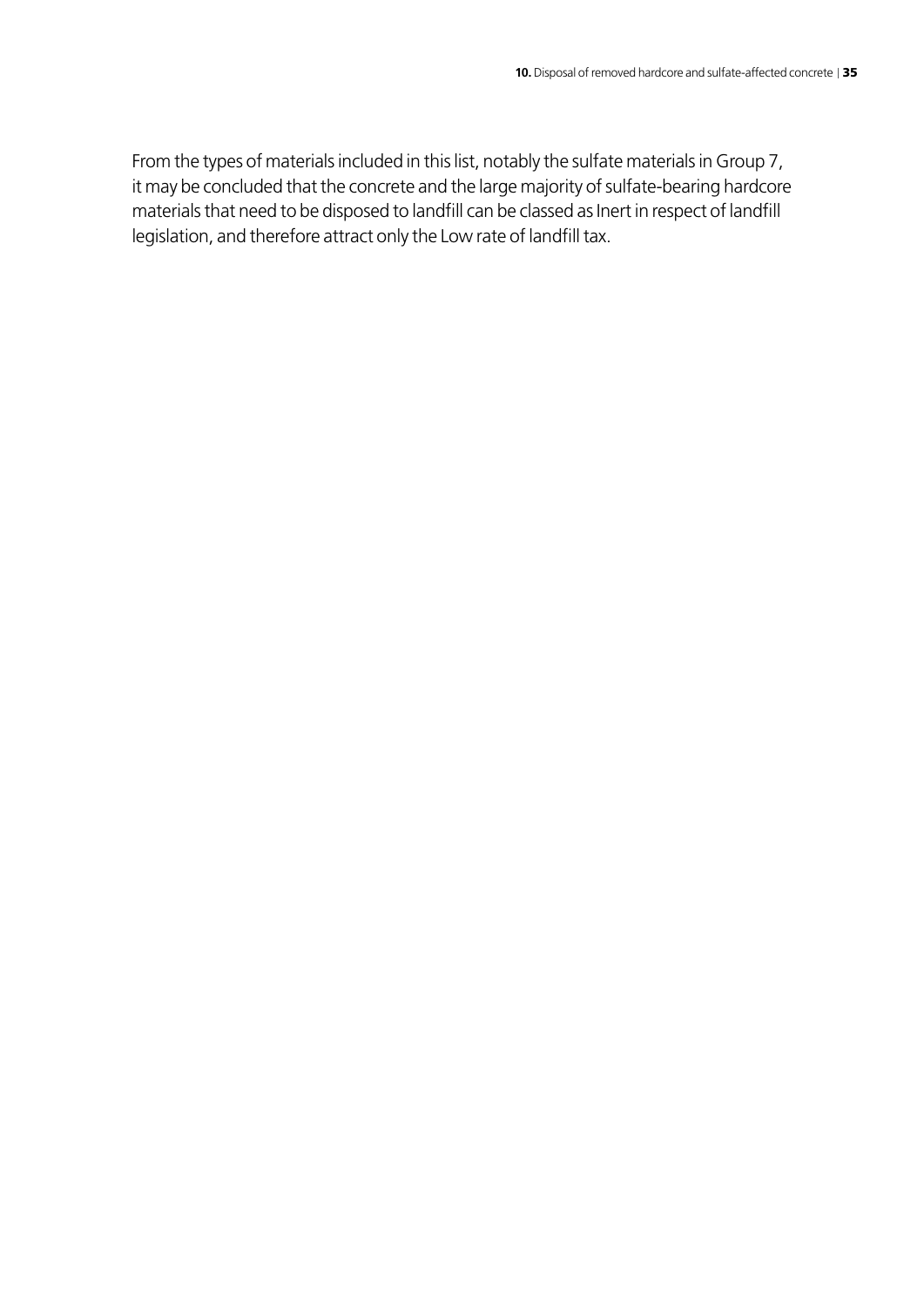## <span id="page-37-0"></span>**11. References**

- 1. A M Dunster et al (2005) Development of sites containing expansive ferrous slags. BRE Information Paper, IP 8/05.
- 2. Nixon P J. (1978). Floor heave in buildings due to the use of pyritic shales as fill material. Chemistry and Industry. 4 March 1978. pp 160 – 164.
- 3. BRE (1992) Digest 276: Hardcore. (Revised Edition).
- 4. Building Research Establishment (2005). BRE Special Digest 1: Concrete in Aggressive Ground Third Edition. CRC, London.
- 5. Cheetham D W and Banfill P F G. (1980) An unusual case of delayed sulphate attack to concrete floor slabs. Construction Papers; Vol 1, No 1.
- 6. Ministry of Works : Ministry of Local Government and Planning. (1951). Housing Manual 1949. Technical Appendices. HMSO.
- 7. Building Research Station. (1956). BRE Digest 84: Colliery shale as hardcore for filling. HMSO.
- 8. H J Eldridge (1964) Concrete floors on shale hardcore. Municipal Journal. Vol 72 (3734), pp 2893-4.
- 9. Ministry of Public Buildings and Works (1966). The Building Regulations 1965.
- 10. Cutmore W H (1966). Shaws' Commentary on the Building Regulations 1965.
- 11. Building Research Station. (1968). BRE Digest 90: Concrete in sulphate-bearing soils and groundwaters. HMSO.
- 12. Building Research Station. (1972). BRE Digest 142: Fill and Hardcore. HMSO.
- 13. National House Building Council (1973). NHBC Practice Note 6: Precautions to take to avoid floor slab settlement on deep fill sites (over 600 mm).
- 14. Building Research Establishment. (1979). BRE Digest 222: Fill and Hardcore. HMSO.
- 15. Building Research Establishment. (1975). BRE Digest 174: Concrete in sulphatebearing soils and groundwaters. HMSO.
- 16. Building Research Establishment. (1983). BRE Digest 276: Hardcore. HMSO. (1st edition – withdrawn).
- 17. Building Research Establishment. (1981). BRE Digest 250: Concrete in sulphatebearing soils and groundwaters. HMSO.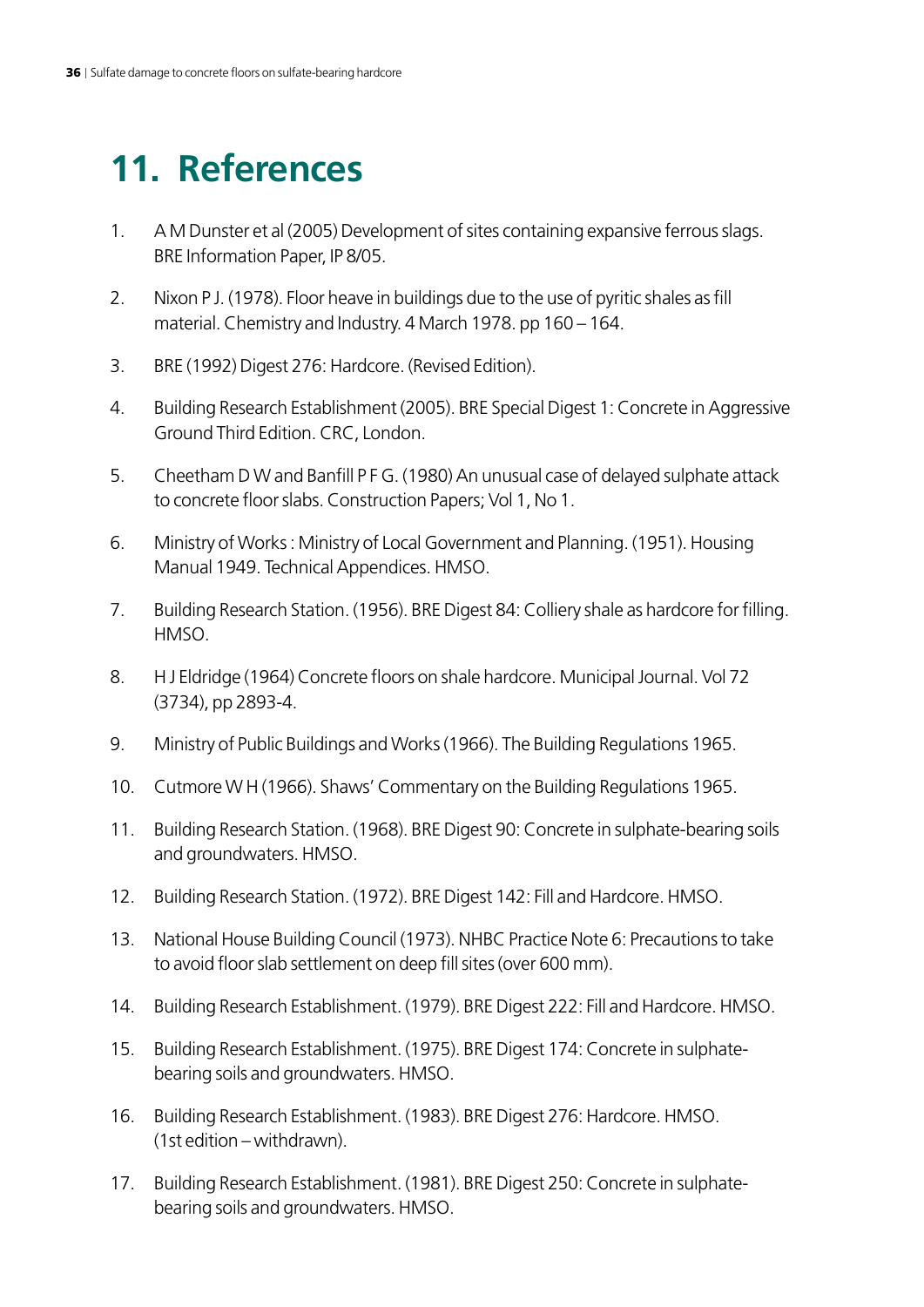- 18. Building Research Establishment (1991). BRE Digest 363: Sulfate and acid resistance of concrete in the ground. CRC, London.
- 19. Office of the Deputy Prime Minister (2004). Building Regulations 2000: Approved Document C. Site preparation and resistance to contaminants and moisture.
- 20. British Standards Institution (1963). CP102:1963. Protection of buildings against water from the ground.
- 21. Building Research Station. (1965). Digest 54: Damp-proofing solid floors. HMSO.
- 22. Pye P W and Harrison H W. (2003). BRE Building Elements: Floors and flooring, performance, diagnosis, maintenance, repair and the avoidance of defects. BR 460. CRC, London.
- 23. British Standards Institution. BS 1881:1988: Part 124: Testing concrete: Methods for analysis of hardened concrete.
- 24. Office of the Deputy Prime Minister (2006). The Building and Approved Inspectors (Amendment) Regulations 2006 (SI 2006/652).
- 25. Office of the Deputy Prime Minister (2006). Approved Document L1B: Conservation of fuel and power in existing dwellings, 2006 Edition.
- 26. Energy Saving Trust (2006). Practical refurbishment of solid-wall houses. Guide CE 184.
- 27. Building Research Establishment (2007). Radon: guidance on protective measures for new buildings. BR 211.
- 28. British Standards Institution (2006) BS 8500: 2002 Concrete. Complementary British Standard to BS EN 206-1: Part 1: Method of specifying and guidance for the specifier; Part 2: Specification for constituent materials and concrete.
- 29. Environment Agency (2007). What is Hazardous Waste? A guide to Hazardous Waste Regulations and a List of Waste Regulations in England and Wales. Guide HWR01.
- 30. Environment Agency (2003). Hazardous Waste: Interpretation of the definition and classification of hazardous waste. Technical Guidance WM2, Second Edition.
- 31. HM Government (1996). Statutory Instrument 1996 No. 1528: The Landfill Tax (Qualifying Material) Order 1996.